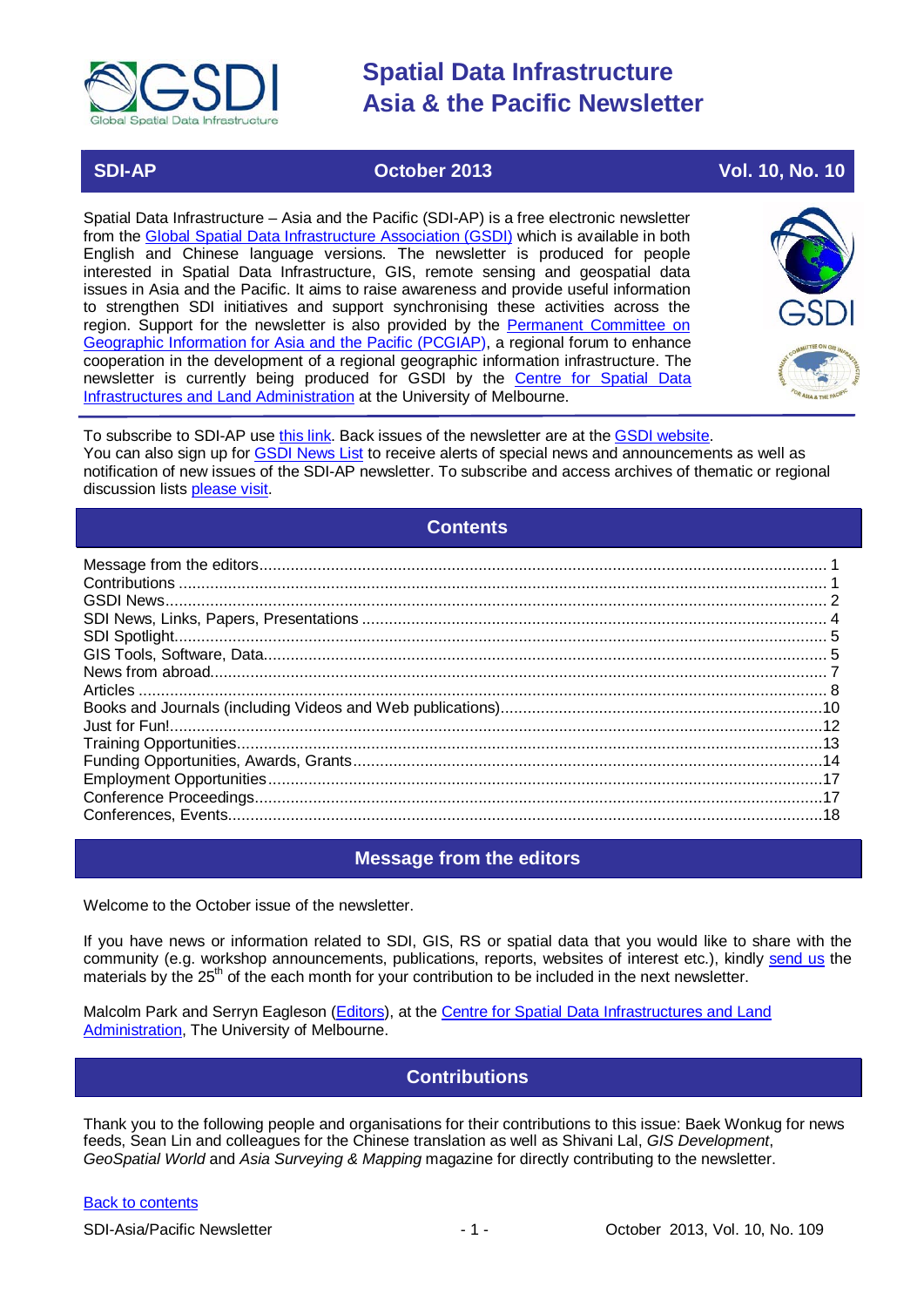

## **GSDI News**

<span id="page-1-0"></span>

#### **GSDI Global Citizen Award**

The GSDI Association's Global Citizen Award recognizes globally an individual who has provided exemplary thought leadership and substantive worldwide contributions in (1) promoting informed and responsible use of geographic information and geospatial technologies for the benefit of society and/or (2) fostering spatial data infrastructure developments that support sustainable social, economic, and environmental systems integrated from local to global scales. The recipient receives a medallion and certificate to be presented at the global conference, and is invited to present a visionary speech. Following appraisal of the nominations and final selection by the awards committee, the winner has been selected and is Prof Jacqueline McGlade, former Executive Director of the European Environment Agency (EEA) for the past 10 years and long-time supporter of

open data for environmental planning and monitoring. Since 2003, Prof McGlade has overseen a significant increase in the coverage and extent of data and information processed and analysed by the EEA/Eionet, and a doubling of the resources for the agency to support this work. Be sure to attend the conference to hear Jacquie's thoughts on the future, which are always stimulating.

#### **Call for Expressions of Interest in Hosting GSDI 15 and GSDI 16 Conferences**

The [Global Spatial Data Infrastructure Association](http://gsdi.org/) supports a major international geospatial conference every twelve to eighteen months. The conference is typically delivered in affiliation with another regularly held national, regional or global geospatial conference and/or with the support of a major sponsoring organization. The gathering is purposefully moved around and across the globe in order to accomplish the Association's purpose of promoting international cooperation and collaboration in support of local, national and international spatial data infrastructure developments that allow nations to better address social, economic, and environmental issues of pressing importance. The [locations and proceedings](http://www.gsdi.org/gsdiConferences) of the past twelve world conferences.

The [GSDI 14 World Conference](http://www.gsdi.org/gsdiconf/gsdi14/) will be held in Africa at the UNECA Conference Center, Addis Ababa, Ethiopia, November 4-8, 2013

Ideally GSDI 15 should be held within the time frame of November 2014 to May 2015 and GSDI 16 would be held approximately 12 to 18 months after that.

The GSDI Association is inviting expressions of interest to host either of these conferences. Affiliation with the GSDI World conference can bring international and global attention to a national or regional geospatial conference or Spatial Data Infrastructure initiatives, attract substantial international participation and sponsorship, and increase numbers of attendees overall.

While the GSDI Association can provide substantial support services, we try to work with a competent local organizing committee that is committed to working with broad geospatial stakeholder communities and which has a proven track record of supporting large geospatial events. Many tasks must be accomplished in preparing for a successful conference. The major conference planning and implementation tasks to be accomplished by the parties are open for negotiation. The specification of these tasks is typically set forth in a written agreement between the GSDI Association and a local legal entity such as a local hosting organization or government agency.

Because revenue from the GSDI World Conferences is an important contributor to the Association's overall budget, organizations proposing to host the next conference(s) should also provide a business case to support their proposal, indicating expected income, expenses and the cost- and revenue-sharing proposal. Organizations or agencies interested in hosting the 15th or 16th GSDI World Conference should submit a written expression of interest of a maximum of four pages that must include:

- the name of the organization(s) or government agency(s) to serve as the local organizer for the conference, - the name of the national, regional or global conference with which the GSDI World Conference would be affiliated (if any),

- the country, city and venue proposed for the conference (if known),

- the proposed approximate date for the conference,

- a short statement concerning the resources the local organizers would be able to contribute to the conference and past record in providing such resources,

- the facilities available for the event,
- the benefits to GSDI of affiliating with the organisation and/or event,
- other pertinent information bearing on the success of the conference, and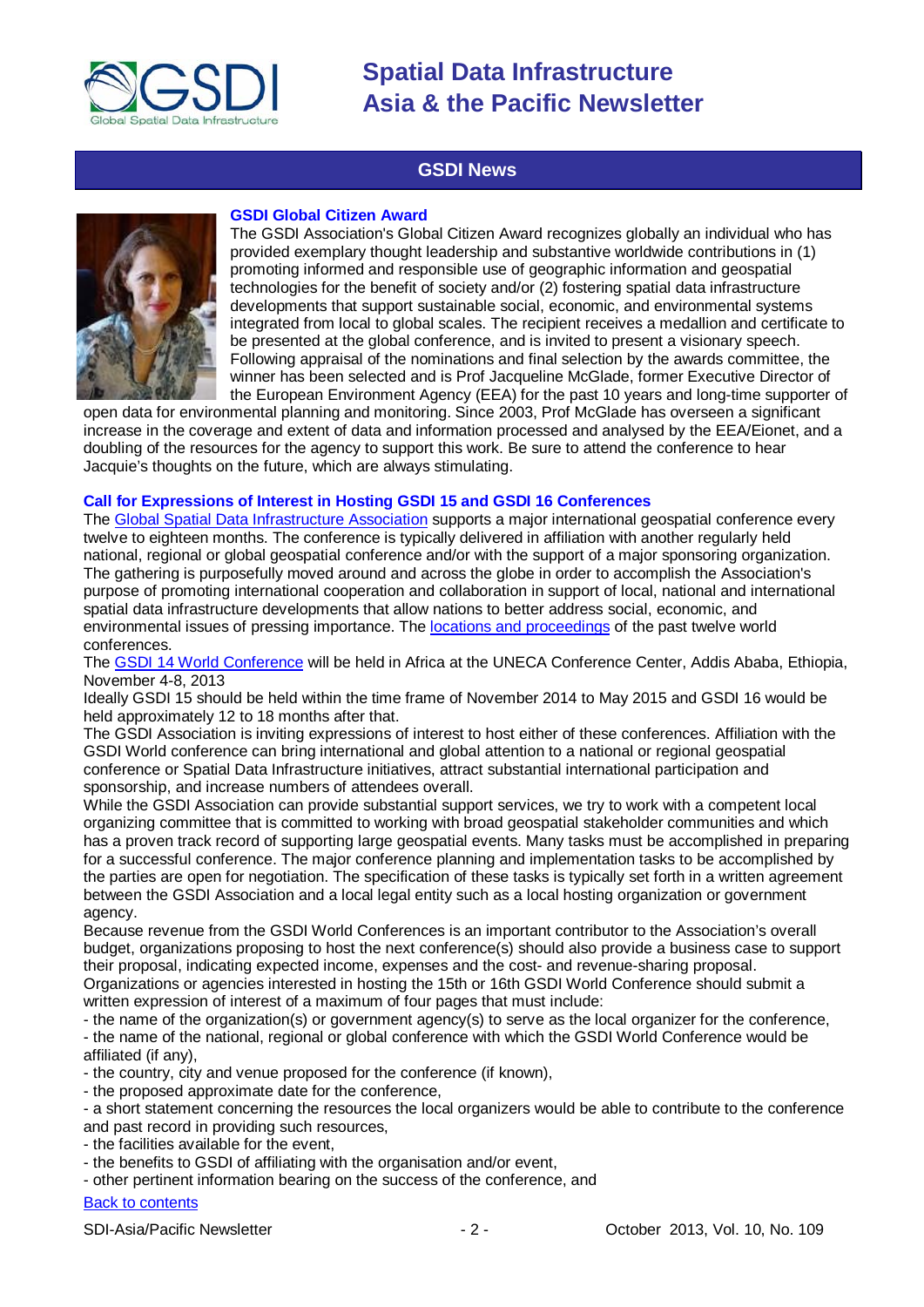

- the name and contact details for further communications.

Please send your expressions of interest to [mgallant@gsdi.org](mailto:mgallant@gsdi.org) no later than 17 October 2013. Proposers will have the opportunity to briefly present their expression of interest orally to the GSDI Council at its meeting on Sunday 3 November 2013 in Addis Ababa. A physical spokesperson is not required but highly recommended. Council members will vote on the proposals and thereby indicate the preferred options with which the GSDI officers should negotiate to select the organizers and locations for GSDI 15 and GSDI 16.

### **[GSDI and IGS Global News, Issue 3 Volume 3 for 2013](http://www.gsdi.org/newsletters#GSDI)**

### **GSDI 14 Conference Preparations**

Preparations continue for the joint [GSDI 14 World Conference and AfricaGIS 2013 Conference](http://www.gsdi.org/gsdi14) scheduled to be held in Addis Ababa, Ethiopia, at the UNECA Conference Center, November 4-8 2013 in partnership with GSDI Association, EIS-Africa, the International Geospatial Society, EiABC - Addis Ababa University and the United Nations Economic Commission for Africa (UNECA).

AfricaGIS is the largest regularly occurring GIS conference in Africa with participants from the whole continent. The GSDI World Conference moves to sites across the globe to offer geospatial specialists from all parts of the world opportunities to better exchange ideas and learn from peers in building spatial data infrastructure. [For](http://www.gsdi.org/gsdiConferences)  [past conferences.](http://www.gsdi.org/gsdiConferences)

The selected theme of the conference is "Spatial Enablement in Support of Economic Development and Poverty Reduction" The pressing needs of African nations, their citizens, and the needs of economically disadvantaged nations generally are a particular emphasis of the conference and include such concerns as:

- sustainable development,
- economic development,
- business intelligence and business geographics,
- disaster prevention, warning, management, response, and recovery,
- alleviation of poverty and crime,
- lessening the digital divide including access to information technologies,
- ensuring food security,
- support of transportation, health and communication systems, and
- facilitating land ownership.

Substantial reduction in registration fees will be available for local participants, members of EIS-Africa and members of the International Geospatial Society who are from low income per capita nations. Substantial reductions in Exhibit and Sponsorship fees will be available for companies and agencies that are members of the GSDI Association.

This combined and fully integrated conference offers numerous opportunities for oral presentations and refereed and non-refereed publication outlets. We invite presentations covering the full range of practice, development and research experiences that advance the practice and theory of spatially enabling citizens, government, and industry. The conference theme is Spatial Enablement in Support of Economic Development and Poverty Reduction.

Past GSDI World Conference [Proceedings.](http://www.gsdi.org/gsdiConferences) Past [open access Books](http://www.gsdi.org/openaccessbooks) affiliated with the conference.

\* JOIN the GSDI Association or International Geospatial Society to enjoy conference fee reductions! \* Substantial reduction in registration fees will be available for local participants, members of EIS-Africa and members of the International Geospatial Society who are from low income per capita nations. Substantial reductions in Exhibit and Sponsorship fees will be available for companies and agencies that are members of the GSDI Association.

Consult the [web site](http://gsdi.org/gsdi14/) for latest information and details about the program, facilities and Sponsorship opportunities. Come prepared to engage, learn and enjoy! More news on the conference in future issues!

### **International Geospatial Society (IGS) Free Memberships**

At its recent meeting, the GSDI Board of Directors passed a motion that allows individuals in low and very low income nations to join the International Geospatial Society (IGS) by providing specific information of value to the global community in lieu of annual cash dues. To join, simply add your professional profile to the growing interconnected network of geospatial specialists across the globe. Benefits of membership in IGS are listed at [http://www.igeoss.org/benefits.](https://owa.unimelb.edu.au/owa/redir.aspx?C=54c2b4d3973d480282dc7c38384f4204&URL=http%3a%2f%2fwww.igeoss.org%2fbenefits) For further information, contact [Harlan Onsrud,](mailto:onsrud@gsdi.org) Executive Director, GSDI Association.

### **Outreach & Membership Committee**

Committee vice-Chair, Roger Longhorn has joined the International Hydrographic Organization (IHO) Marine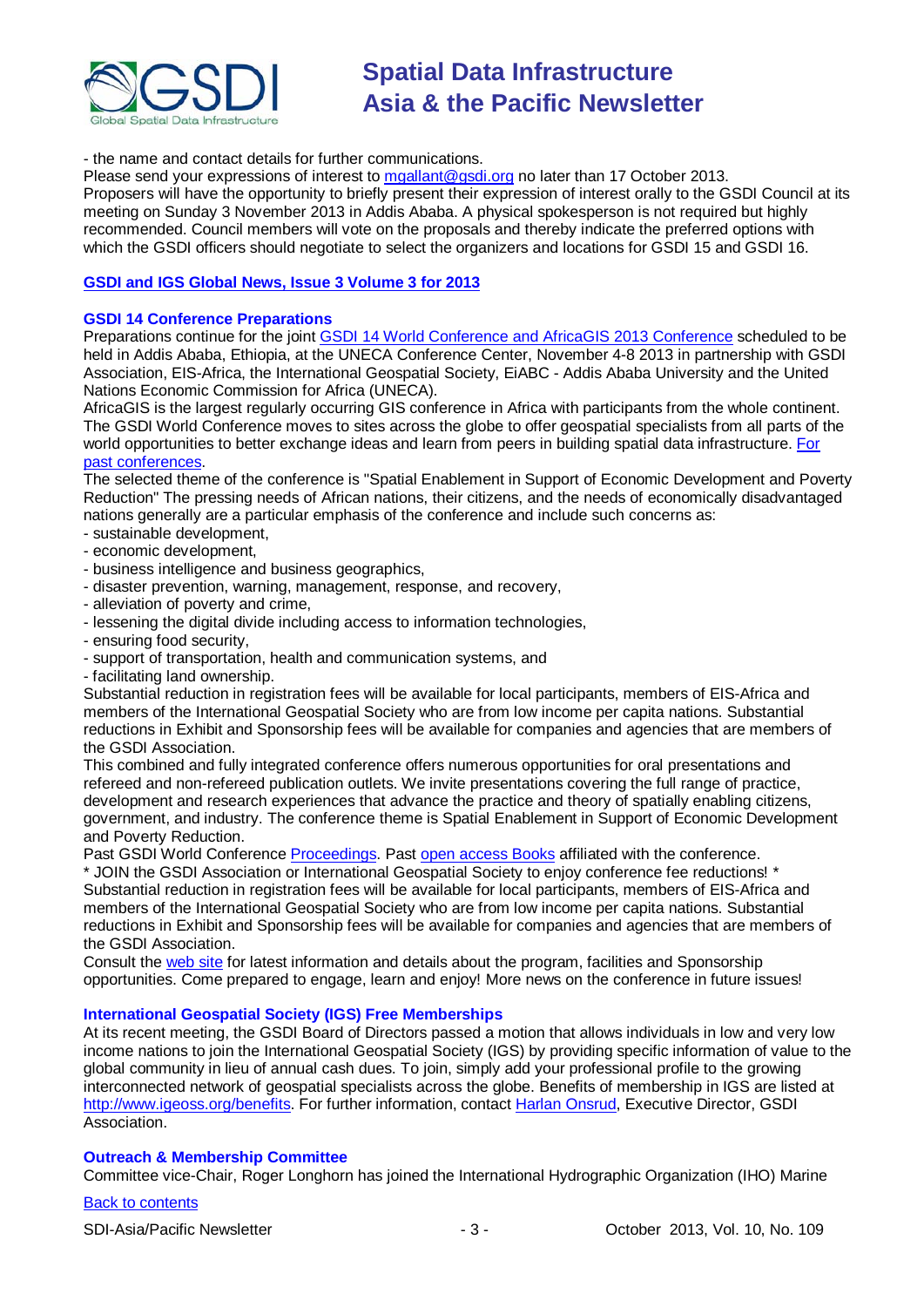

SDI Working Group (MSDIWG) and attended the Marine SDI Open Forum meeting in Copenhagen (remotely!) and the following two-day workshop of the MSDIWG, hosted by the Danish Hydrographic Service. The MSDIWG, which has existed since 2009, is setting its new workplan for 2013-2014 and is interested in developing a stronger relationship with non-marine SDI development initiatives at national, regional and global levels. Longhorn will explore this with the GSDI Board and Executive Committee at the next opportunity. The Outreach & Membership Committee also manages the GSDI Group on LinkedIn, which has added seven new members in the past month, for a total of 229 members today. If you are not already a member of this group, please join today – and tell your friends! Visit [http://www.linkedin.com](https://owa.unimelb.edu.au/owa/redir.aspx?C=rDg2dzQe3UKfwin28aspI4dcf2EJ4c8IKc_jDEPg91nlCdVQBzUX28or6ioXGu07OXWheK19Jyk.&URL=http%3a%2f%2fwww.linkedin.com) to join, then find GSDI in the 'Groups' option, to join the group.

#### **Technical Committee**

Technical Committee Chair, Eric van Praag, Regional Coordinator, GeoSUR Program of the Latin American Development Bank (CAF), along with USGS, has nominated the GeoSUR Topographic Processing Service (TPS), built with ESRI´s AG Server 10.1, for the AAG Stanley Brunn Award for Creativity in Geography. See more news later in this issue.

The Technical Committee is also responsible for updating of the GSDI SDI Cookbook, a wiki maintained at: [http://www.gsdidocs.org/GSDIWiki/index.php/Main\\_Page.](https://owa.unimelb.edu.au/owa/redir.aspx?C=rDg2dzQe3UKfwin28aspI4dcf2EJ4c8IKc_jDEPg91nlCdVQBzUX28or6ioXGu07OXWheK19Jyk.&URL=http%3a%2f%2fwww.gsdidocs.org%2fGSDIWiki%2findex.php%2fMain_Page)

**GSDI Member organisations**, members of the GSDI Association Committees, Council and Board, and IGS members are involved in the many other regional and global initiatives on an on-going basis:

- [Digital Earth](http://www.digitalearth-isde.org/) (International Society for Digital Earth).
- [Eye on Earth.](http://www.eyeonearth.org/)
- [Group on Earth Observations \(GEO\) / Global Earth Observation System of Systems \(GEOSS\).](http://www.earthobservations.org/)
- [EuroGEOSS](http://www.eurogeoss.eu/default.aspx) GEOSS Project funded by the European Union.
- [INSPIRE](http://www.inspire.jrc.ec.europa.eu/) Infrastructure for Spatial Information in the European Community.
- [International Hydrographic Organisation](http://www.iho.int/) Marine SDI Working Group.
- [UNESCO IOC](http://www.iode.org/) Marine/Coastal Spatial Data Infrastructure development.
- UNSD (Statistics Division) [UN-GGIM \(UN Global Geospatial Information Management\).](http://www.ggim.un.org/)
- **[UNGIWG](http://www.ungiwg.org/)** (UN GI Working Group).
- [UNESCO IOC](http://www.iode.org/) Marine/Coastal Spatial Data Infrastructure development.
- UNSDI [UN-GGIM](http://www.ggim.un.org/) (UN Global Geospatial Information Management).
- **UNSDI [UNGIWG](http://www.ungiwg.org/)** (UN GI Working Group).

#### <span id="page-3-0"></span>[Back to contents](#page-0-0)

### **SDI News, Links, Papers, Presentations**

#### **[Indonesia receives grant to build up geospatial information management](http://www.futuregov.asia/articles/2013/sep/02/indonesia-receives-grant-build-geospatial-informat/)**

The Indonersian Geospatial [Information](http://www.bakosurtanal.go.id/) Agency has received a US\$ 331,646 Technical Assistance (TA) grant from the United States Government to further support the country's National Spatial Data Infrastructure (NSDI) and disaster management initiatives.

Source: FutureGov.asia

#### **India: Draft request for proposals for Establishment of State SDI (Geo-portal & applications)**

The Department of Environment Ecology and Remote Sensing is intending to establish a State Spatial Data Infrastructure (SSDI) with support from the Department of Science & Technology (DST), Govt. of India and the Government of Jammu & Kashmir. Pre-bid feedback is invited on the draft RFP:

**See:** [Notice for pre-bid feedback](http://www.jkdears.com/eers/eers/orders/Notice%20Pre-bid.jpg) on draft request for proposals for the Establishment of State SDI (Geo-portal & applications)

Deadline for responses: **CLOSED** September 15, 2013

[Draft Request for Proposal](http://www.jkdears.com/eers/eers/orders/RFP-SSDI-JK.pdf) – Establishment of State Spatial Data Infrastructure (J&K State Geo-portal),

Clearinghouse and development of applications for users

The Department of Ecology, Environment & Remote Sensing, Government of Jammu & Kashmir will be seeking services of a qualified Geo-spatial consultant and Total Solution Provider for establishment of J&K State Spatial Data Infrastructure (J&K State Geo-portal) with state of art geospatial lab facility and clearing house, on a Turn-Key basis which would include supply of requisite hardware, software, software development, customization,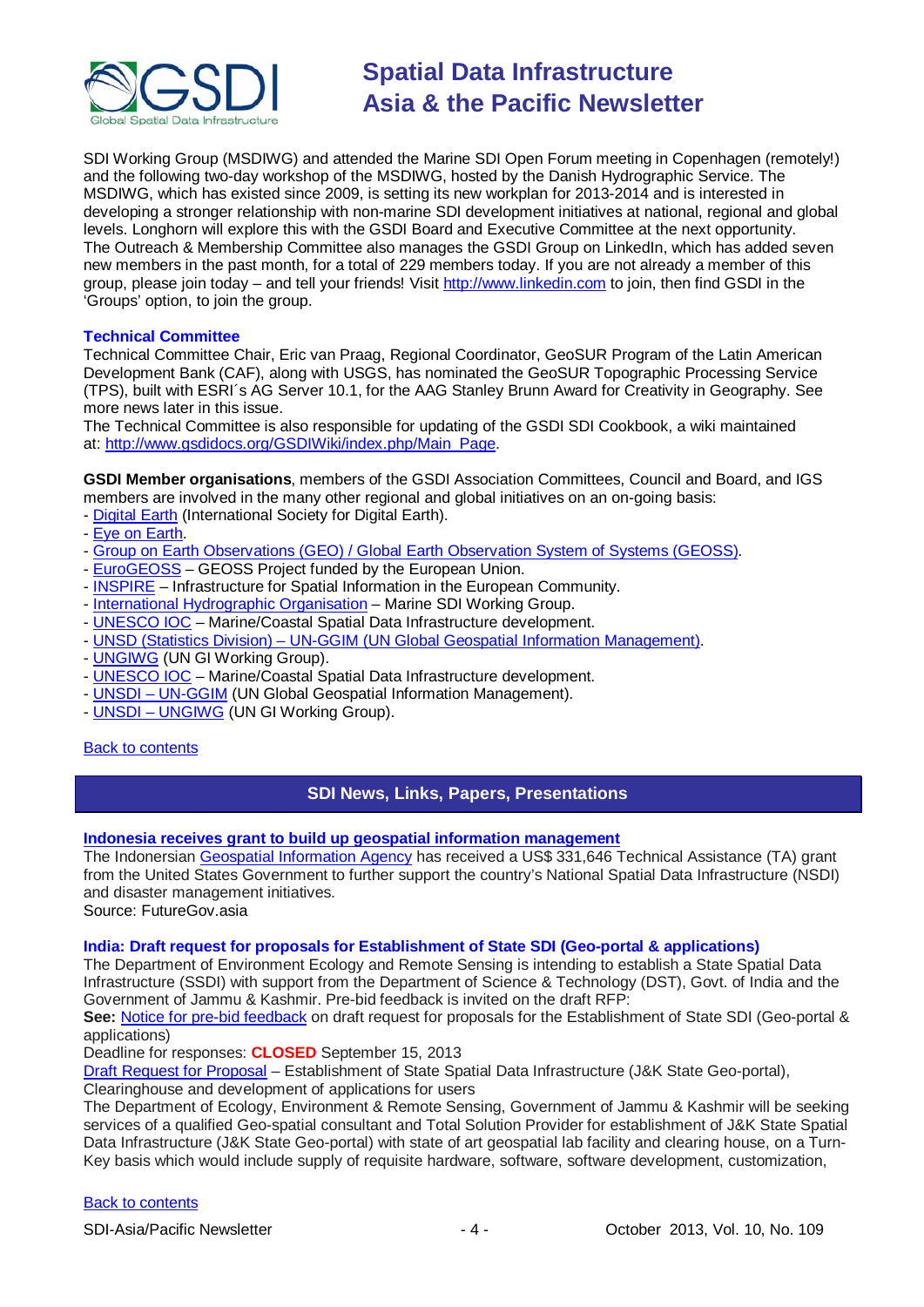

installation and maintenance. Accordingly, the Department of Ecology, Environment & Remote Sensing will be inviting Total Solution Providers (TSPs) to submit bids in accordance with the Request for Proposal (RFP). [J&K State SDI -](http://www.jkdears.com/eers/eers/orders/Note%20on%20JK-SSDI.pdf) an overview

[J&K State SDI Workshop](http://www.greaterkashmir.com/news/2013/Jun/13/workshop-on-geo-informatics-held-44.asp) on 'Application of Geo-informatics in Planning & Monitoring and Concept of Spatial Data Infrastructure'

#### <span id="page-4-0"></span>[Back to contents](#page-0-0)

### **SDI Spotlight**

This month's "Spotlight" feature has been held over

The editors remind our subscribers and readers that we welcome contributions for the *Spotlight* feature.

#### <span id="page-4-1"></span>[Back to contents](#page-0-0)

# **GIS Tools, Software, Data**

#### **[Mapper? Join the club!](http://mapclub.com/map-club/)**

OpenStreetMap is the worlds best map, built by over a million volunteers just like you. For nearly a decade, the project has been growing exponentially and it can be intimidating to get involved with such a large project

Map Club aims to be a friendly and supportive community to help people get more involved and productive with OpenStreetMap.



Our first member service is a friendly and productive mailing list. Map Club is just getting started, over time many more services and tools will be added. These will be prioritized by club members and paid for by memberships and may include things like activity summaries, editing tools, import-friendly servers (to fix up data before considering it for OSM), OSM evangelism (mapping parties, media, PR) and much more… Our long-term goal is to make sure OSM is complete, including address data and routing metadata.

#### **[PDF Maps 2.0 for iOS the ultimate travel companion!](http://blog.gisuser.com/2013/09/10/pdf-maps-2-0-for-ios-the-ultimate-travel-companion/)**

Just in time for getting outside this fall or fall the busy fall data collection season, PDF Maps for iOS has just rolled out a major release – this version (2.) incorporates loads of great new functionality as suggested by the user community. Unique to the space, this is indeed the first and only geospatial PDF and GeoTIFF reader on Apple iOS for travel, outdoor activities or business purposes out in the field. Paired together with mobile devices that utilize GPS, such as an iPhone, the PDF Maps app provides constant access to geographic locations and even points of interest without the risk of losing reception due to cell tower proximity – making it the ultimate travel accessory for any activity in areas where internet bandwidth is not available or while roaming outside one's data zone. **[PDF Maps homepage](http://www.pdf-maps.com/)**

Source: GISuser blog

#### **Tableau Public for Data Visualization**

Tableau Public is a free data storytelling application. Create and share interactive charts and graphs, stunning maps, live dashboards and fun applications in minutes, then publish anywhere on the web. Anyone can do it, it's that easy—and it's free. Check out Tableau at <http://www.tableausoftware.com/public/download> Thanks to AnyGeo blog for this tip

#### **[Sri Lanka to set up a national program to coordinate geospatial Information](http://www.colombopage.com/archive_13B/Aug31_1377967887CH.php)**

Sri Lanka is taking measures to set up a national agency to coordinate geospatial data and information acquired by different agencies.

The government says that use of reliable geospatial information, which could exactly indicate the geographic location of a natural or constructed feature on earth such as a road, river, building, and allotment of land or a boundary of land, has become an integral part in socio-economic activities, disaster management, physical planning and in any type of development activities.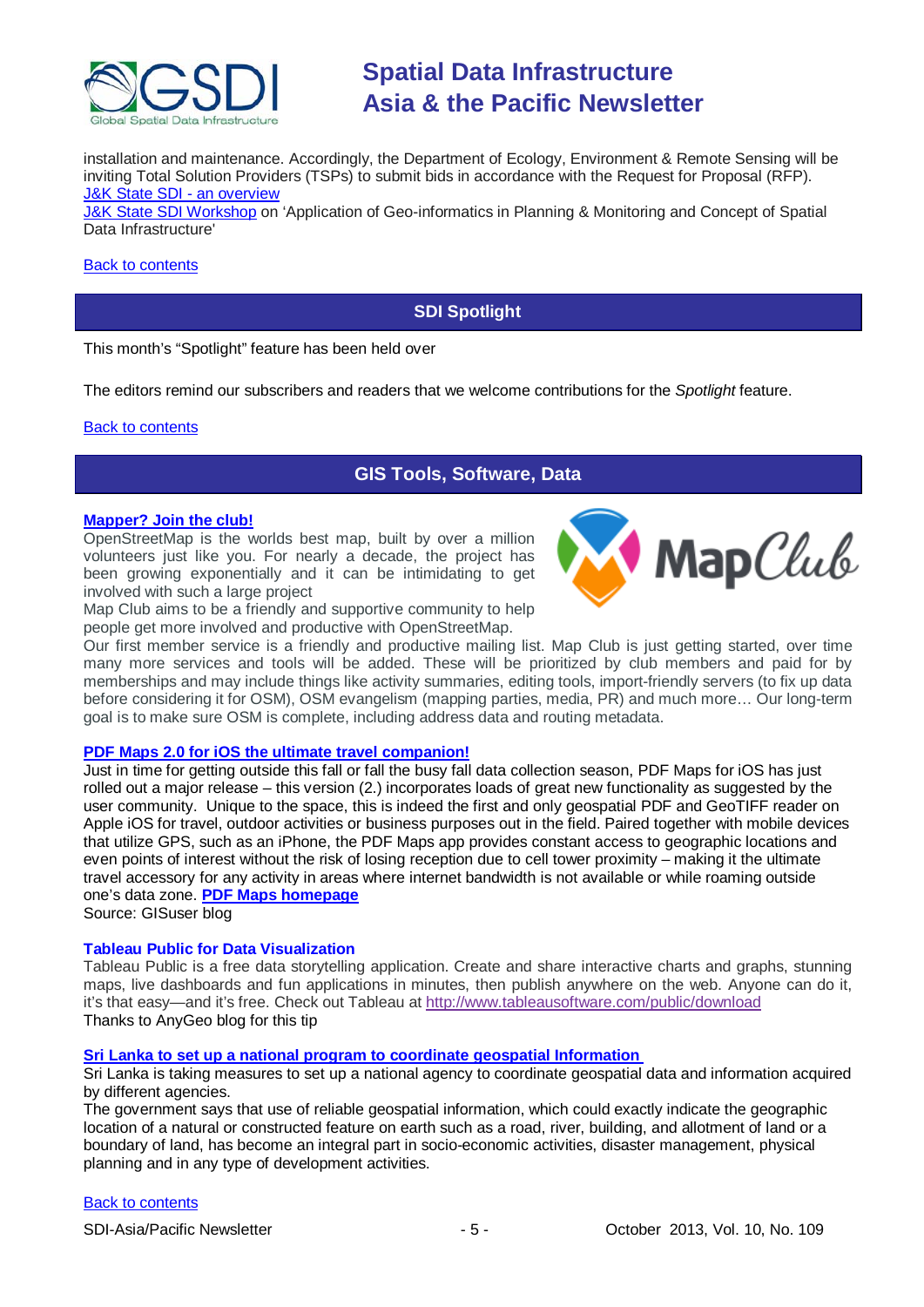

### **See also: [Sri Lanka: creation of national coordinating unit for sharing geospatial data](http://www.futuregov.asia/articles/2013/sep/02/sri-lanka-set-coordinating-unit-sharing-geospatial/)**

#### **[South Australia embraces Open Data](http://www.governmentnews.com.au/2013/09/06/article/South-Australia-embraces-Open-Data/RLIIGHWKDS.html)**

The South Australian government has joined the ranks of the federal government and other state governments after Premier Jay Weatherill mandated a new requirement for all government agencies to house their public data in a central portal to ensure that it is accessible to the community at large

#### **[Australia: report identifies shortages in surveying, geospatial and technical skills](http://www.crcsi.com.au/News/Skills-Shortages-Report)**

A CRCSI-commissioned ACIL Tasman report, published in July 2013, finds that the shortages in surveying, geospatial and technical skills projected for Queensland and Australia will require a very significant increase in domestic supply if dependence on net migration of skills is to be avoided.

ACIL Tasman analysed customised and detailed Australian Bureau of Statistics (ABS) data from the 2011 Census (as well as the 2001 Census and the 2006 Census) to develop a picture of the surveying and geospatial workforce in Queensland, in terms of occupations, industries and qualifications.

Surveys of the Queensland surveying and geospatial industry and Queensland Government agencies were undertaken to elicit views on likely future demand for surveyors and geospatial specialists in the state.

A demand projection model was developed using ABS Census data, data collected from the surveys and data from other sources. Three demand scenarios were analysed.

On the supply side, a simulation model was developed by Spatial Information Services to project the future supply of surveying and geospatial graduates based on historical trends and recent developments. The model allows five possible futures to be explored regarding the likely number of future graduates. Skills importation was also analysed.

The skills demand and supply models were then brought together to produce estimates of the surveying and geospatial skills gap to 2025, by type and level of qualification. Finally, potential options for addressing the skills gap were outlined and their implications examined.

Details on the demand, supply and skills gap modelling methodologies are discussed in the relevant chapters of this report.

The report can be downloaded from [the CRCSI Resources](http://www.crcsi.com.au/getattachment/5680d69c-dcd2-4c87-a821-051161e2d501/Queensland-surveying-and-geospatial-skills-gap-fin.aspx) page:

#### **[Mapping Our World: Terra Incognita to Australia](http://www.nla.gov.au/exhibitions/mapping-our-world)**



7 November 2013 - 10 March 2014, National Library of Australia, Canberra A once-in-a-lifetime exhibition presenting the exploration and mapping of the known and unknown world, from the ancient world to Matthew Flinders' map of Australia in 1814. The exhibition will draw on the Library's rich collection of printed and manuscript maps, atlases and globes. It will be augmented by

loans of outstanding manuscript maps from international library collections and some of the finest maps, globes and instruments from public and private collections across Australia.

#### **[The Structure Sensor Gains Backing to Capture 3D Interior Maps](http://www.asmmag.com/2012-12-30-14-40-18/feature/5750-the-structure-sensor-gains-backing-to-capture-3d-interior-maps.html)**



Occipital is a start-up company that has designed a 3D scanning add-on for an Apple iPad that captures detailed 3D scans of its surroundings. The device is open source, with the ability for developers to modify and change to their purpose, and to be made accessible for any mobile device. The Structure Sensor uses twin infrared LED light sources to image and capture its surroundings. One advantage of the IR sensor is the ability to see in the dark. Source: Asian Surveying & Mapping

#### **[The under-\\$100 3D Printer Getting A Kickstart –](http://blog.gisuser.com/2013/09/24/the-sub-100-3d-printer-getting-a-kickstart-peachy-printer/) Peachy Printer**

A Saskatchewan-based entrepreneur is quickly becoming a Kickstarter celebrity with his pitch to build a \$100 3D printer.

Source: AnyGeo blog and [Kickstarter](http://www.kickstarter.com/projects/117421627/the-peachy-printer-the-first-100-3d-printer-and-sc) and the [Winnipeg Free Press](http://www.winnipegfreepress.com/breakingnews/saskatchewan-mans-3d-printer-kickstarter-campaign-racks-up-365k-already-225082922.html)

#### **The Draft NSW Location Intelligence Strategy has been released for public comment.**

The intention of the Draft NSW Location Intelligence Strategy is to coherently provide the mechanism of Government accountability and transparency in the delivery of unpacking the power of location intelligence. The Draft Strategy identifies five initiatives designed to deliver our vision, objective and goals:

- Build awareness, capacity and capability
- Integrate governance and coordination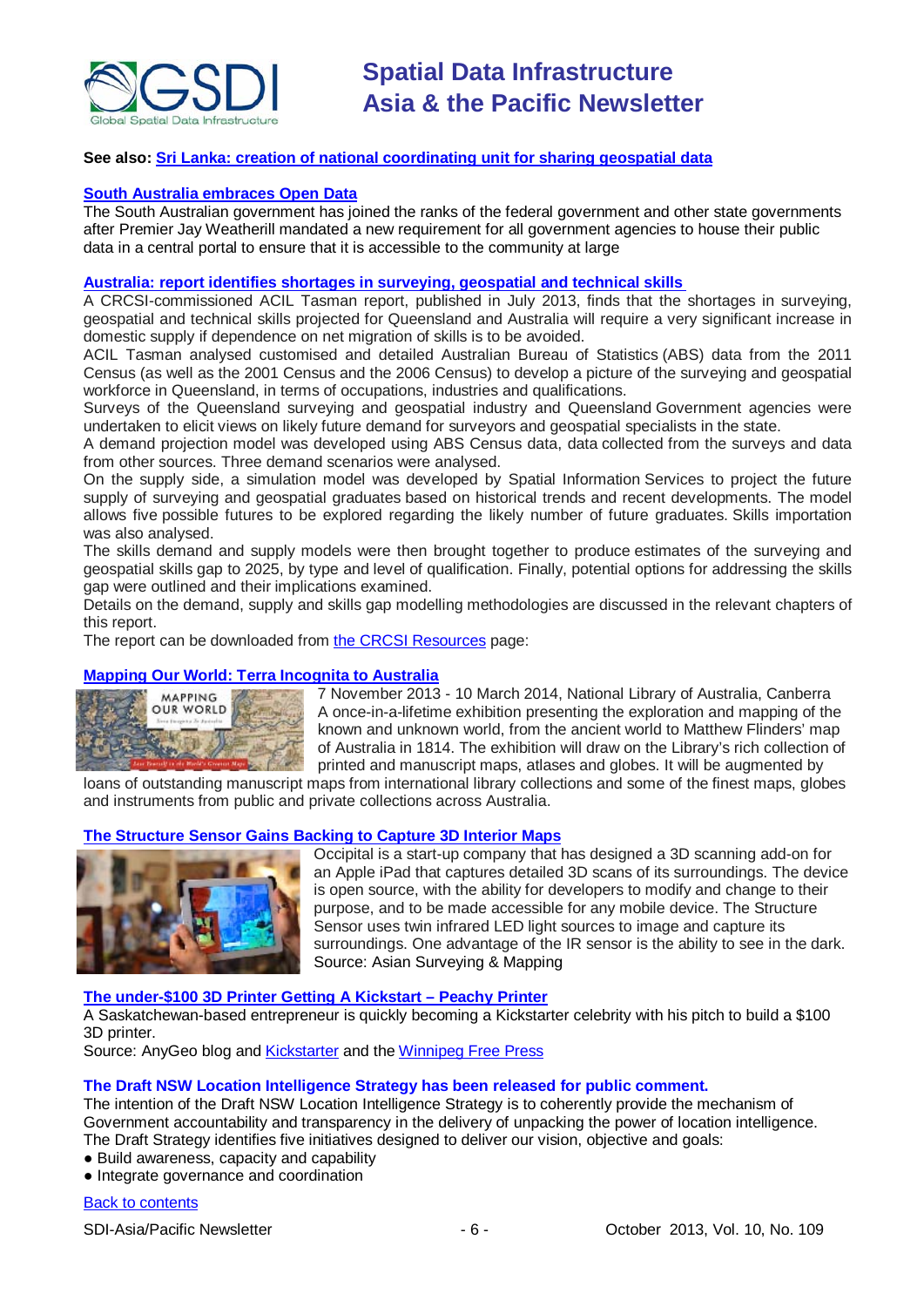

- Identify and manage government location-based data
- Link NSW Government data to location

●Leverage whole-of-government location platforms and services

You are encouraged to read through the Draft Strategy and provide any feedback and/ or comments through the discussion forums and survey provided.

The 24 page PDF document can be [downloaded.](http://engage.haveyoursay.nsw.gov.au/nsw-location-intelligence-strategy)

Thanks to Ross Johnson for this item

### **[Astrium's Pleiades Satellite Photographs New Island from Pakistan](http://www.sensorsandsystems.com/news/top-stories/corporate-news/31710-astrium%E2%80%99s-pleiades-satellite-photographs-new-island-from-pakistan-quake.html)  [Quake](http://www.sensorsandsystems.com/news/top-stories/corporate-news/31710-astrium%E2%80%99s-pleiades-satellite-photographs-new-island-from-pakistan-quake.html)**

Pleaides the very high resolution satellite manufactured and operated by Astrium, photographed the new island of Zalzala Koh from its orbit 695km above the Earth on 26 September 2013.

Using the satellite image, the geo-information experts from Astrium Services have determined the dimensions of the new island 175.7 metres by 160.9 metres – giving a total surface area of 22,726m².

Source: Sensors & Systems



### **[Australia's Outback Rover Helps Improve Accuracy of Earth Observation Satellites](http://www.asmmag.com/2012-12-30-14-40-18/feature/5786-australia-s-outback-rover-helps-improve-accuracy-of-earth-observation-satellites.html)**

A prototype autonomous vehicle, or rover, developed by CSIRO is helping scientists improve the accuracy of Earth observation satellites that provide valuable data to our mining and agricultural industries. Just as the Mars Rover Curiosity is gathering information about our neighbouring planet, CSIRO's affectionately nicknamed 'Outback Rover' is helping to calibrate satellites that provide clues to Earth's soil condition, mineralogy and vegetation.

Source: Asian Surveying & Mapping

### <span id="page-6-0"></span>[Back to contents](#page-0-0)

# **News from abroad**

*"This section has been included to highlight some of the developments happening outside the region which demonstrate SDI in action.*

### **[How Lasers Will Give the U.S. East Coast Precise New Post-Sandy Maps](http://www.theatlanticcities.com/technology/2013/09/lasers-will-give-us-east-coast-precise-new-post-sandy-maps/6745/)**

Ten months after Superstorm Sandy made landfall on the U.S. East Coast, causing over \$65 billion in damage and bringing New York and New Jersey to a standstill, ….

… National Oceanic and Atmospheric Administration, the U.S. Geological Survey, and the U.S. Army Corps of Engineers begin a post-Sandy survey from Myrtle Beach to Montauk, its geological footprint remains largely unknown.

Revealing it, with the help of the laser surveying technology lidar, will be the first step of a program that will ultimately overhaul American cartography. By 2023, the USGS aims to have have the entire contiguous United States mapped with a margin of error of just a few centimeters. Source: The Atlantic "Cities": Maps

### **[UAE \(Abu Dhabi\): Crowdsourcing app to improve public services a huge success](http://www.futuregov.asia/articles/2013/sep/12/crowdsourcing-app-huge-success-abu-dhabi/)**

In Abu Dhabi, citizens are now more empowered to make their communities a better place thanks to a new mobile application called CityGuard, which allows users to report any non-emergency civic issues by using their smartphones. CityGuard was developed by the Abu Dhabi government as part of its on-going efforts to drive citizen engagement by using ICT. It aims to be a collaborative platform where both citizens and the government can work together to improve public services and quality of life.

Users can easily make a report by taking a photo, video or audio of the incident by using their smartphones. The media files are then geotagged to help local authorities determine the exact location of the incident.

The app is available for [download free of charge](https://www.abudhabi.ae/egovPoolPortal_WAR/appmanager/ADeGP/Citizen?_nfpb=true&_pageLabel=P3200366981351072373544&lang=en) for Blackberry, Android, and iOS platforms.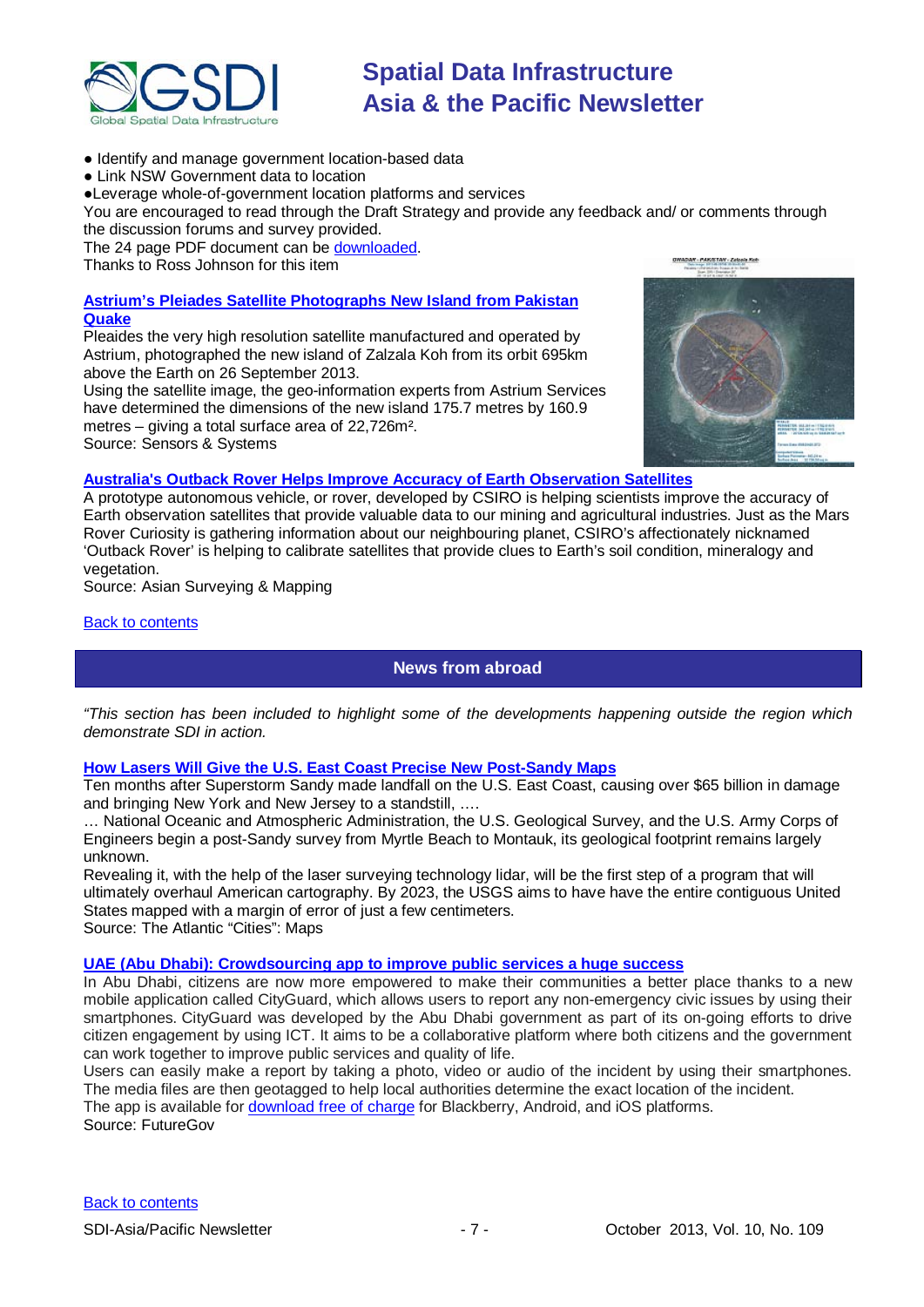

#### **[Where on earth are you most likely to die early from](http://www.theatlanticcities.com/technology/2013/09/heres-where-youre-most-likely-die-air-pollution/6946/) air pollution?**

NASA provides the answer with this mortally serious view of the planet, and it is: *lots of places*. A new NASA map of the planet lays out the depressing geographies of smog and premature death. Source: The Atlantic "Cities" Maps





#### **[Australian inventors help map Pisa](http://theconversation.com/lean-on-me-australian-inventors-help-map-pisa-tower-18229?utm_medium=email&utm_campaign=Latest%20from%20The%20Conversation%20for%2018%20September%202013&utm_content=Latest%20from%20The%20Conversation%20for%2018%20September%202013) tower**

Scientists have used a hand-held 3D laser scanner to map the hard-to-reach nooks and crannies of Italy's Leaning Tower of Pisa, documenting vital information needed to repair the iconic building if it is ever damaged by earthquake or fire.

[Zebedee,](http://www.csiro.au/en/Organisation-Structure/Divisions/ICT-Centre/Zebedee-3D-mapping.aspx) the award-winning mapping device invented by the CSIRO, features a laser scanner that rocks back and forward on a spring as its user walks along, continuously scanning the environment while a computer records the sensor data.

It allows researchers and historians to map cramped terrains like caves, mines and historical sites that have proved too difficult to map using existing technology, typically a bulky scanner mounted on a big tripod.

Source: The Conversation

#### **[Countries with high rates of homeownership are significantly less economically productive.](http://www.theatlanticcities.com/housing/2013/09/why-us-needs-fall-out-love-homeownership/6517/)**

Source: The Atlantic "Cities" Maps

#### <span id="page-7-0"></span>**[Back to contents](#page-0-0)**

### **Articles**

#### **[Analyzing the Malfunction of a Vertical-lift Drawbridge](http://www.lidarnews.com/content/view/9952/2/)**



Vertical-lift drawbridges are unique structures. To provide clearance for vessels on waterways, the entire road or rail section is lifted vertically between two towers. Counterweights, equal to the weight of the road section, reduce the amount of mechanical force needed to move the section upward or downward.

As with other aging civil infrastructure, operational or structural problems may not be evident until something fails or malfunctions. During normal bridge open-close cycles, rubbing of a counterweight against a column was observed. This led to the suspicion that deformation of the tower structure had occurred, causing it to lean inward.

Surveying the complex tower structures to identify areas of deformation was not possible with conventional single-point instruments such as a total station. Laser scanning, however, can produce millions of accurate x,y,z points that can be used to build a highly accurate 3D model for analysis. Source: LiDAR News newsletter



#### **FIG [Article of the Month -](http://www.fig.net/pub/monthly_articles/september_2013/byamugisha.html) September 2013**

In the FIG [Article of the Month](http://www.fig.net/pub/monthly_articles/index.htm) series high-level papers focusing on interesting topics to all surveyors are published. The paper can be picked up from a FIG conference or another event. The Article of the Month in September 2013 is written by Frank F. K. Byamugisha, World Bank: [Improving Land Governance for Development: Opportunities and Challenges for the](http://www.fig.net/pub/monthly_articles/september_2013/byamugisha.html)  [Survey Profession.](http://www.fig.net/pub/monthly_articles/september_2013/byamugisha.html) This paper is an annotated version of a keynote addressed by Frank Byamugisha from the World Bank at the FIG Working Week, 6-10 May 2013 in Abuja, Nigeria.

The central message of the paper is that surveyors and other land professionals have an important role to play in improving land governance in Africa, which is critical to unlocking the continent's potential of abundant land to end extreme poverty and boost shared prosperity. For further information about land administration and reforms in Sub-Saharan Africa, Frank Byamigisha has just published the book Securing Africa's Land for Shared Prosperity. Download the book [here.](http://www.scribd.com/doc/144377306/Securing-Africa-s-Land-for-Shared-Prosperity)

#### **ABSTRACT:**

Surveyors and other land professionals have an important role to play in improving land governance in Africa, which is critical to unlocking the continent's potential of abundant land to end extreme poverty and boost shared prosperity. Improving land governance and ending extreme poverty within a 10 to 20 year period is not an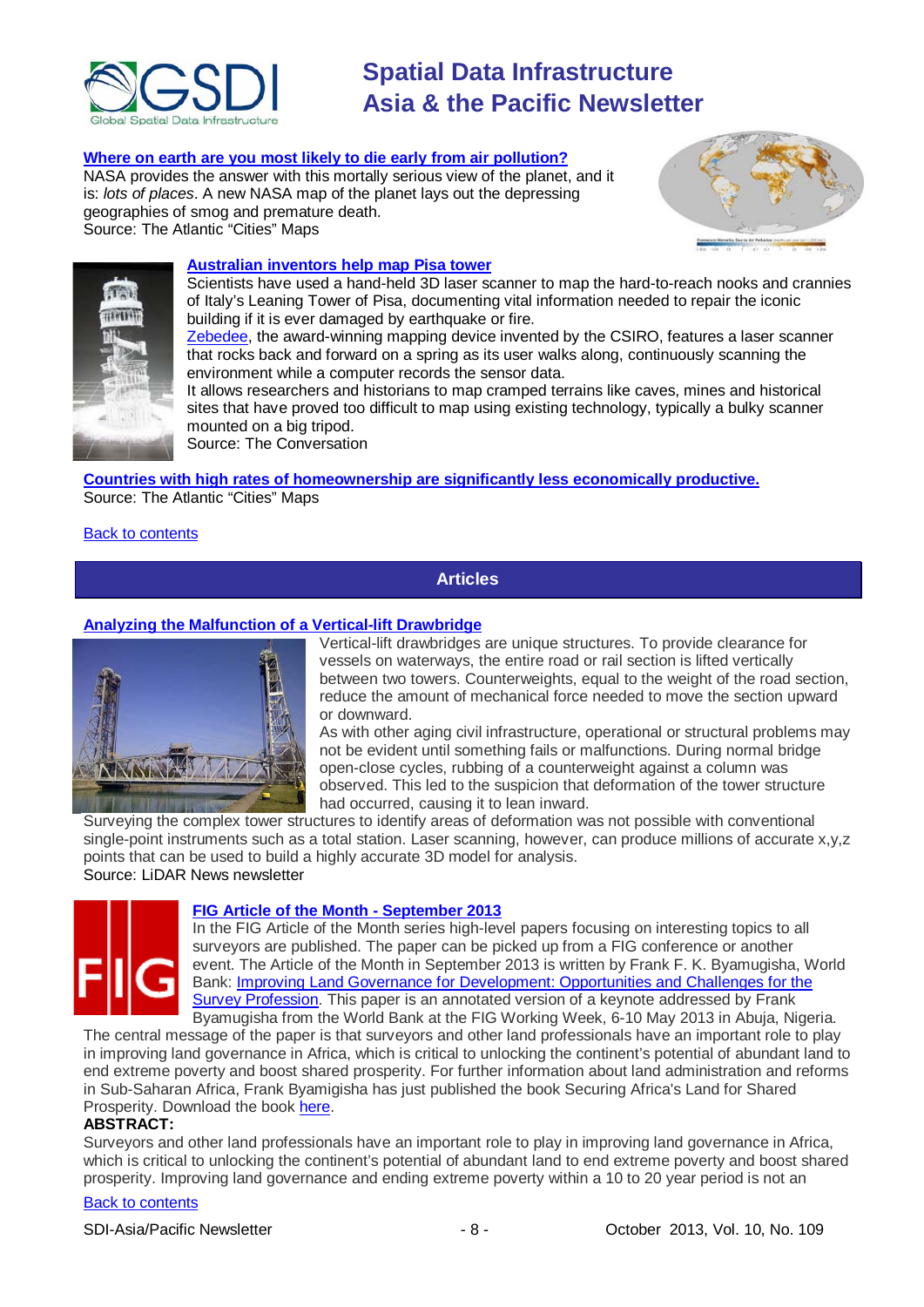

insurmountable challenge if all key stakeholders work in partnership to scale up successful innovations and adopt global best practices. A new World Bank report proposes how to do this via a 10-point program of reforms and investments estimated to cost US\$4.5 billion.

#### **High-res gravity maps: a fundamental force for engineers**

The value of acceleration due to [gravity](https://theconversation.com/explainer-gravity-5256) at the Earth's surface – denoted as ["g"](http://en.wikipedia.org/wiki/Gravitational_acceleration) in textbooks – is normally given as 9.81ms2 – very simplistically, this means for each second a dropped object falls towards the ground, it accelerates at 9.81 metres per second.

But this value of 9.81ms2 isn't uniform across the surface of the Earth. In fact, in research recently published in [Geophysical Research Letters,](http://onlinelibrary.wiley.com/doi/10.1002/grl.50838/abstract) colleagues in Australia and Germany and the author showed it varies from around 9.764ms2 in the Andes region to 9.834ms2 near the North pole.

The gravitational strength varies because Earth is not a perfect sphere of homogenous (uniform) mass density. Source: The Conversation

# **Opportunities for Increasing Societal Value of Remote Sensing Data in South Africa's Strategic**

**Development Priorities: A Review** by Paidamwoyo Mhangara and John O Odindi South Africa Journal of Geomatics Vol. 2, No. 1 (2013) [Full text \(PDF\)](http://sajg.org.za/index.php/sajg/article/view/69/30%20%20(PDF))

#### **[Abstract](http://sajg.org.za/index.php/sajg/article/view/69)**

Despite the enormous capital required to fund remote sensing initiatives, governments worldwide are increasingly adopting earth observation technologies to optimise operational efficiency and societal benefit. However, the value of information derived from earth observation will increase substantially if augmented by socio-economic data within contextualised focus areas of direct societal relevance. Within the framework of the key strategic development priorities designed by the South African government, the objective of this paper was to review existing and emerging remote sensing applications and their relevance to South Africa's development priorities. Whereas there is potential for adoption of remote sensing techniques in other prioritised areas, this paper identifies health, crime analysis, rural planning and agriculture, natural resource management and physical planning as areas with considerable potential. However, to realise the set strategic priorities and outcomes, decision support systems that incorporate information derived from remote sensing should be maximised. To achieve this, it will be necessary to link patterns and processes from expert knowledge to emerging and existing societal challenges identified and to develop requisite policies of governance. The paper concludes that remote sensing technology has considerable potential to support sustainable socio-economic strategic priorities set by the South African government.

### **[A geospatial cyberinfrastructure for urban economic analysis and spatial decision-making](http://www.mdpi.com/2220-9964/2/2/413/pdf)**

ISPRS International Journal of Geo-Information 2, 413-431 (2013)

Authors: Wenwen Li, Linna Li, Michael F. Goodchild, and Luc Anselin

**Abstract:** Urban economic modeling and effective spatial planning are critical tools towards achieving urban sustainability. However, in practice, many technical obstacles, such as information islands, poor documentation of data and lack of software platforms to facilitate virtual collaboration, are challenging the effectiveness of decision-making processes. In this paper, we report on our efforts to design and develop a geospatial cyberinfrastructure (GCI) for urban economic analysis and simulation. This GCI provides an operational graphic user interface, built upon a service-oriented architecture to allow (1) widespread sharing and seamless integration of distributed geospatial data; (2) an effective way to address the uncertainty and positional errors encountered in fusing data from diverse sources; (3) the decomposition of complex planning questions into atomic spatial analysis tasks and the generation of a web service chain to tackle such complex problems; and (4) capturing and representing provenance of geospatial data to trace its flow in the modeling task. The Greater Los Angeles Region serves as the test bed. We expect this work to contribute to effective spatial policy analysis and decision-making through the adoption of advanced GCI and to broaden the application coverage of GCI to include urban economic simulations.

**Keywords:** cyberinfrastructure; conflation; OGC; WPS; WMS; WFS; provenance; spatial decision support (SDS); service chaining; urban economic simulation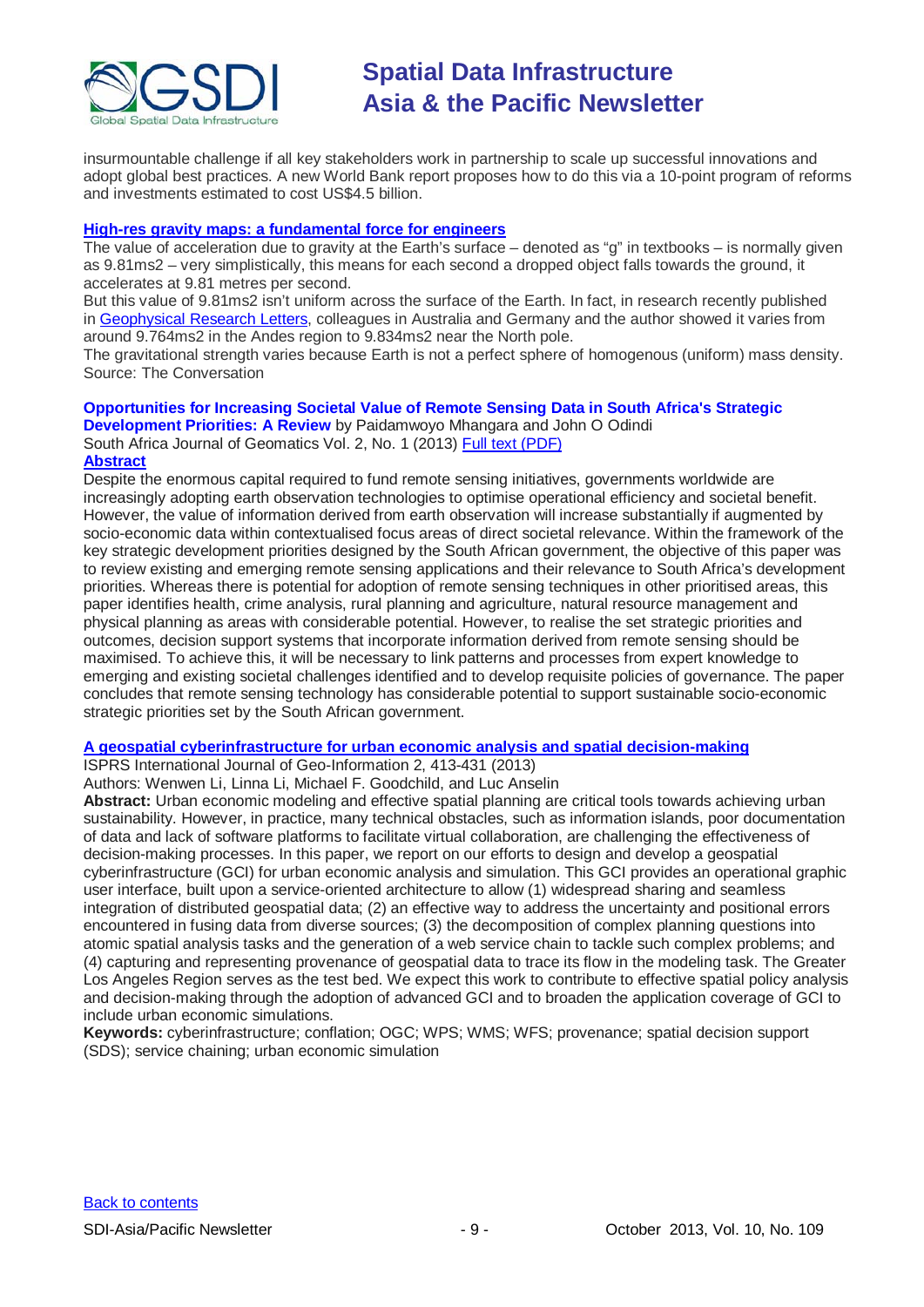

## **Books and Journals (including Videos and Web publications)**

### <span id="page-9-0"></span>**[Article on the update to the US NSDI Strategic Plan as well as discussion of the Geospatial Platform](http://digital.onthefrontlines.net/i/141677)**



### **Thinking About GIS, 5<sup>th</sup> edition**

the 5th edition of one of the most popular GIS / GeoTech books to ever hit the market, Thinking About GIS authored by Roger Tomlinson and published by [Esri](http://store.esri.com/esri/showdetl.cfm?SID=2&Product_ID=1405&Category_ID=50)  [Press](http://store.esri.com/esri/showdetl.cfm?SID=2&Product_ID=1405&Category_ID=50)**.**

The fifth edition has been updated with new resources including case studies, tips, and terminology definitions that reflect the latest advances in GIS technology and information. The accompanying DVD includes examples and templates, exercises, and videos of the seminar Planning and Managing a GIS from the 2012 Esri International User Conference.

**From the Esri Store:** by Roger Tomlinson, Esri Press, 2013, 280 pages, ISBN: 9781589483484

*Thinking About GIS: Geographic Information System Planning for Managers* presents a planning model for designing data and technology systems that will meet any organization's specific needs. Designed for two primary audiences, senior managers who oversee information technologies and technical specialists responsible for system design, this book provides a common platform on which to conduct GIS planning. The fifth edition reflects the latest trends in geospatial technology and includes updated case studies. Exercises from Roger Tomlinson's course *Planning for a GIS* and a video of the "Planning and Managing a GIS" seminar from the 2012 Esri International User Conference are included on the accompanying DVD.

#### **[3D Visualisation World](http://visitor.benchmarkemail.com/c/v?e=2E5A3F&c=27A3B&l=42E79F4&email=20i0rPjCDuEQfH2i1glrmJemkgBQcCdv&relid=509BECB)** (May 2013 newsletter)

 $\pm$ 3D Visualization World

#### **Manuel of Photogrammetry, Sixth Edition Now Available**

The American Society for Photogrammetry and Remote Sensing (ASPRS) announces the Manual of Photogrammetry, Sixth Edition is now available for purchase through the ASPRS [Bookstore.](http://www.asprs.org/Publications-Other/Bookstore.html)

Under the leadership of J. Chris McGlone, PhD, CP, as Editor-in-Chief and George Y.G. Lee, Technical Editor, the Manual covers photogrammetry in depth, as well as its constituent technologies, providing the student, practitioner, or researcher with a single valuable reference resource.

The overall outline of this Sixth Edition is slightly modified from that of the Fifth Edition. The emphasis is again on digital methods and products, while material on film cameras and analog plotters has been deleted. The mathematical content has been further expanded, especially the treatment of replacement sensor models, along with discussions of digital image processing and computer vision algorithms.

#### **SDI Cookbook update**

The SDI Cookbook, in its wiki version, now has an updated Chapter 10 to reflect the latest slate of standards and popular version numbers. We seek contributing editors for the other Chapters to also bring them up-to-date. About three months prior to the next GSDI Conference we will seek to affix a date and snapshot the Cookbook into a "SDI Cookbook 2013" PDF version. By saving a PDF and giving it a date of publication, it will clarify the reference and citation of the document and provide a time context.

If you are interested in helping update any of the chapters, please contact [Douglas Nebert.](mailto:ddnebert@usgs.gov)

**[GSDI and IGS Global News, Issue 3 Volume 3 for 2013](http://www.gsdi.org/newsletters#GSDI)**

#### **[NewGeography website](http://www.newgeography.com/)**

#### **[Mapping London blog](http://mappinglondon.co.uk/)**

**[LandScan: a news update from Land Information New Zealand, Issue 64 \(March 2013\)](http://www.linz.govt.nz/sites/default/files/docs/supporting-info/about-linz/publications/landscan-201303.pdf)** In this issue...

- International acclaim for the LINZ Data Service
- Property rights reputation remains high
- LINZ establishes Crown Land Centre of Expertise
- Location-based information to boost Canterbury recovery
- First new nautical paper chart produced in-house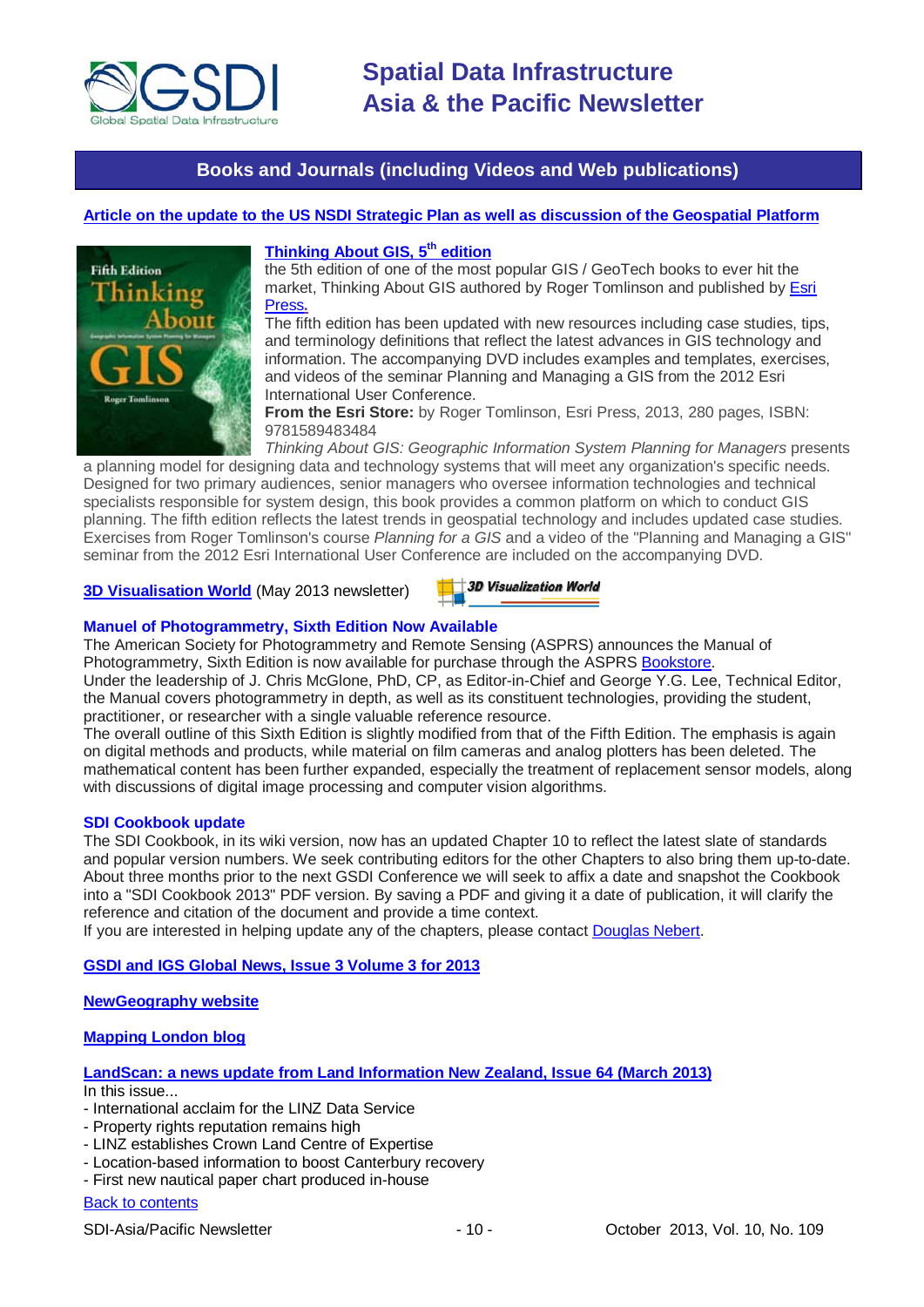

- LINZ takes learners on a geospatial adventure

- Stakeholder survey - thanks for your feedback

#### **[Borderlines blog from the New York Times](http://opinionator.blogs.nytimes.com/category/borderlines/)**

Countries are defined by the lines that divide them. But how are those lines decided — and why are some of them so strange? Borderlines explores the stories behind the global map, one line at a time. by Frank Jacobs

Frank Jacobs is a London-based author and blogger. He writes about cartography, but only the interesting bits. His other blog is [Strange Maps](http://bigthink.com/blogs/strange-maps)

#### Blog of **[Ragnvald Larsen, geographer](http://www.mindland.com/wp/)**

Geographer working with maps at the Norwegian Directorate for Nature Management. Part of his job is to contribute to development aid projects.

Steve Goldman's **[Map Fodder](http://www.mapfodder.com/index.html)** website

**David Rumsay [Map Collection](http://www.davidrumsey.com/)**

**International Society for Digital Earth** - August, 2012 [Newsletter](http://www.digitalearth-isde.org/news/isde-newsletter(201208).html)

**[Thoughts on the Geospatial industry, Open Standards and Open Source](http://cameronshorter.blogspot.com/2011/06/memoirs-of-cat-herder-coordinating.html)** Cameron Shorter's blog

**New Zealand - SDI Cookbook Chapter 6 – [Government and Industry, moving forward.](http://www.geospatial.govt.nz/sdi-cookbook-chapter-6-government-and-industry-moving-forward) Carnival Of The Geospatialists #3 - [Musings and Down-Right Cool Things Shared by the Geo Faithful](http://www.gisuser.com/content/view/25690/28/)**

**[Open Planet 5, the magazine published for the International gvSIG Conference is now available in](http://jornadas.gvsig.org/descargas/magazine)  [electronic format](http://jornadas.gvsig.org/descargas/magazine)**

#### **[SDI Magazine](http://www.sdimag.com/)**

**[Technology & More](http://www.trimble.com/technologyandmore/i2-2013/)** (July 2013)

**[Mother Pelican: A Journal of Sustainable Human Development](http://www.pelicanweb.org/solisustv08n12page1.html)** The December 2012 issue has been published

**[LiDAR News, Vol 3, No 16](http://www.lidarnews.com/newsletter/Vol3No16.htm)** (September, 2013 Newsletter)

**[LiDAR News magazine](http://lidarnews.com/emag/2013/vol3no4/index.html)** (July-August, Vol 3, No 4, 2013)

**[Think Quarterly](http://thinkquarterly.co.uk/#aboutthebook)** – Google's new on-line magazine

**[Coordinates](http://mycoordinates.org/pdf/feb13.pdf)** monthly magazine - **PDF** (February 2013)

**[SERVIR-Africa community news](http://www.servirglobal.net/africa/en/News/CommunityNews.aspx)**

**GISuser - [GIS and Geospatial Technology News](http://www.gisuser.com/)**

**[National Geographic website](http://www.nationalgeographic.com/)**

**[The Atlantic Cities website](http://www.theatlanticcities.com/)** including [Maps](http://www.theatlanticcities.com/posts/map/)

**[Professional Surveyor](http://www.profsurv.com/)** magazine

**[The American Surveyor](http://www.amerisurv.com/newsletter/18SEP2013.htm)** newsletter (September 18)

**[The American Surveyor Vol.10 No.9](http://amerisurv.com/emag/2013/vol10no9/index.html)** (September 2013)

**[My Co-ordinates e-zine](http://mycoordinates.org/pdf/aug13.pdf)** – August 2013 issue (PDF)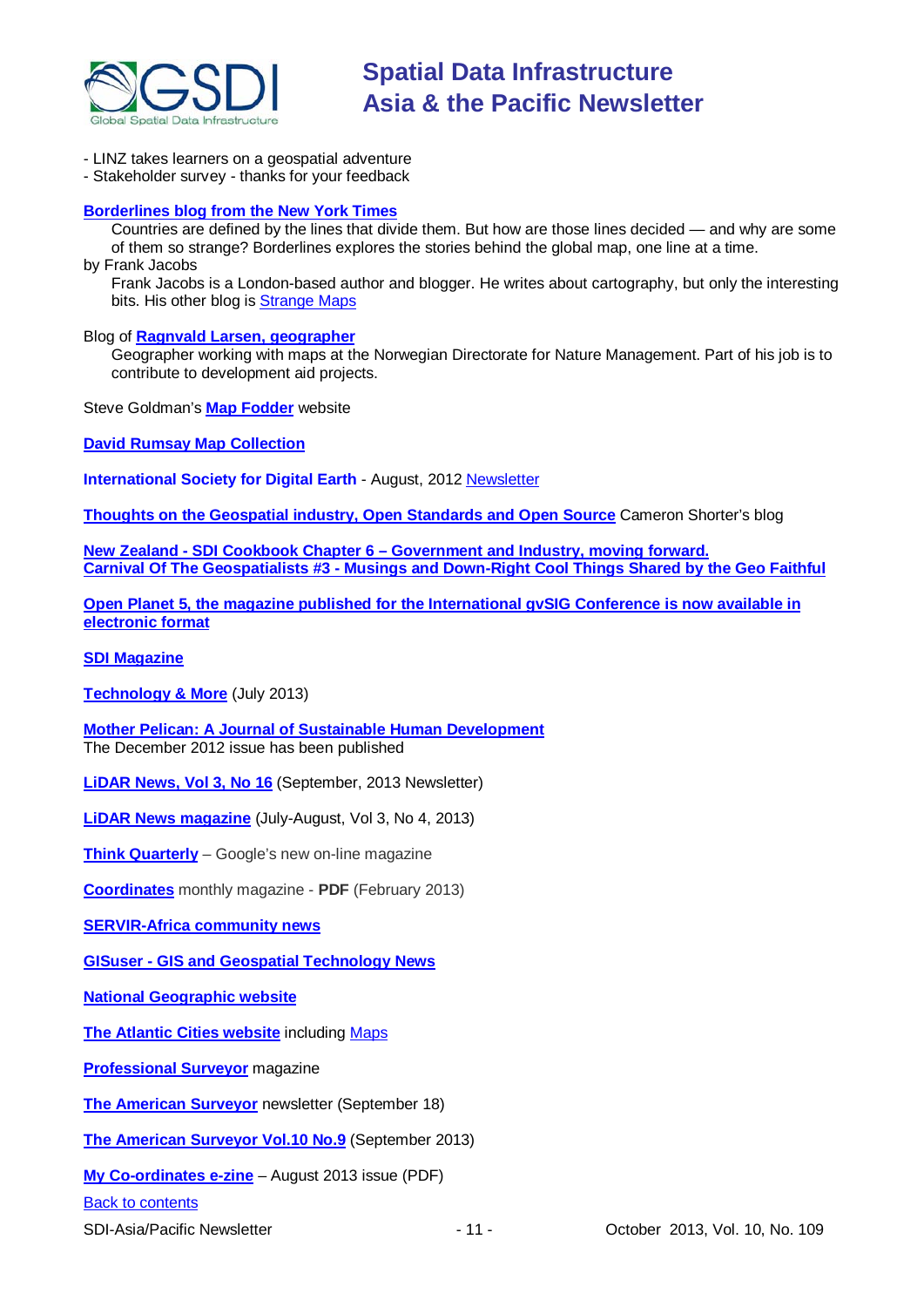

#### **[UN-SPIDER](http://www.un-spider.org/about/newsletter/un-spider-newsletter-213-earth-observation-disaster-response) Newsletter** June 2013

**[UN SPIDER Updates](http://www.un-spider.org/about/updates/un-spider-updates-may-2013)** August 2013

#### **[Thematic Mapping blog](http://blog.thematicmapping.org/)**

Terrain mapping with Mapnik

#### <span id="page-11-0"></span>[Back to contents](#page-0-0)

# **Just for Fun!**

#### **[Book Lovers Will Adore These Neat New Maps](http://www.theatlanticcities.com/arts-and-lifestyle/2013/09/book-lovers-will-adore-these-neat-new-maps/6887/)**



Emily Badger writes:

About a decade ago, I read a short essay that has stuck with me by Anne Fadiman, in which she neatly named an idea any book lover will probably recognize: You-Are-There-Reading, "the practice of reading books in the places they describe."

Fadiman had read John Muir in the High Sierras, read about early expeditions of the Colorado River while *on* the Colorado River, read *Eloise* with her daughter inside the Plaza Hotel in New York City. Her description of the particular joy of You-Are-There-Reading always comes to mind when I think about the connection between cities and books – cities as backdrops and characters, books as pathways to travel to cities you've never been – or when I stumble across a project

like Infinite Boston, a virtual tour (and map!) of the real-life places in fictional *Infinite Jest*.

In my mind, I've been collecting a You-Are-There reading list of books (fiction and non) that in some way tap into the spirit of specific cities: *Devil in the White City* in Chicago, *A Man in Full* in Atlanta, *Midnight in the Garden of Good and Evil* in Savannah, Katharine Graham's *Personal History*in Washington, D.C. It's a wildly incomplete accounting of books I think would be great to read in those places (OK, you'd need a *really long* trip to Atlanta), or books outsiders could crack to understand these cities better.

But there are a lot of books I haven't read, and a lot of places I've never been (please share recommendations!). And so I was excited to come across a couple of mapping projects, linked via *Google Maps Mania*, that are doing a much more comprehensive job than I am of plotting the literal bookmarks (literature landmarks?) between reading and place.

The Book Globe is mapping Booker Prize winners and nominees (by setting, not author's location): Source: The Atlantic "Cities": Maps

#### **[Poor Sales In India Force Maps Provider to Release Navigation App For](http://techcrunch.com/2013/09/23/poor-indian-sales-force-sygic-to-release-navigation-app-for-free/) Free**

App developers are struggling to make money in India because of low credit card penetration, according to Michael Stencl, CEO of maps provider Sygic, which has now dropped the \$5.58 fee to download its GPS navigation app. As Indian Android owners remain reluctant to purchase apps, mapping providers are turning to features such as offline availability to compete with Google, which has grown in stature since launching turn-byturn navigation and live traffic updates for Indian smartphone users last year. Source: [Asian Surveying & Mapping](http://www.asmmag.com/2012-12-30-14-17-42/headlines/5783-poor-sales-in-india-force-maps-provider-sygic-to-release-navigation-app-for-free.html) and TechCrunch

#### **[Google's Street View travels to the Galapagos Islands](http://www.theatlantic.com/infocus/2013/09/a-trip-to-the-galapagos-islands/100597/)**

Google Maps' Street View team recently traveled to several locations in the Galapagos Islands, snapping panoramic views as they went. Using backpack-mounted cameras and underwater gear, they documented the unique diversity of the archipelago that helped inspire Darwin's theory of evolution. The government of Ecuador established the Galapagos National Park in 1959, setting aside 97% of the islands' land area for preservation. Collected here are images from Google's team as well as from other photographers, taking you on a virtual visit to these amazing islands. Source: The Atlantic magazine

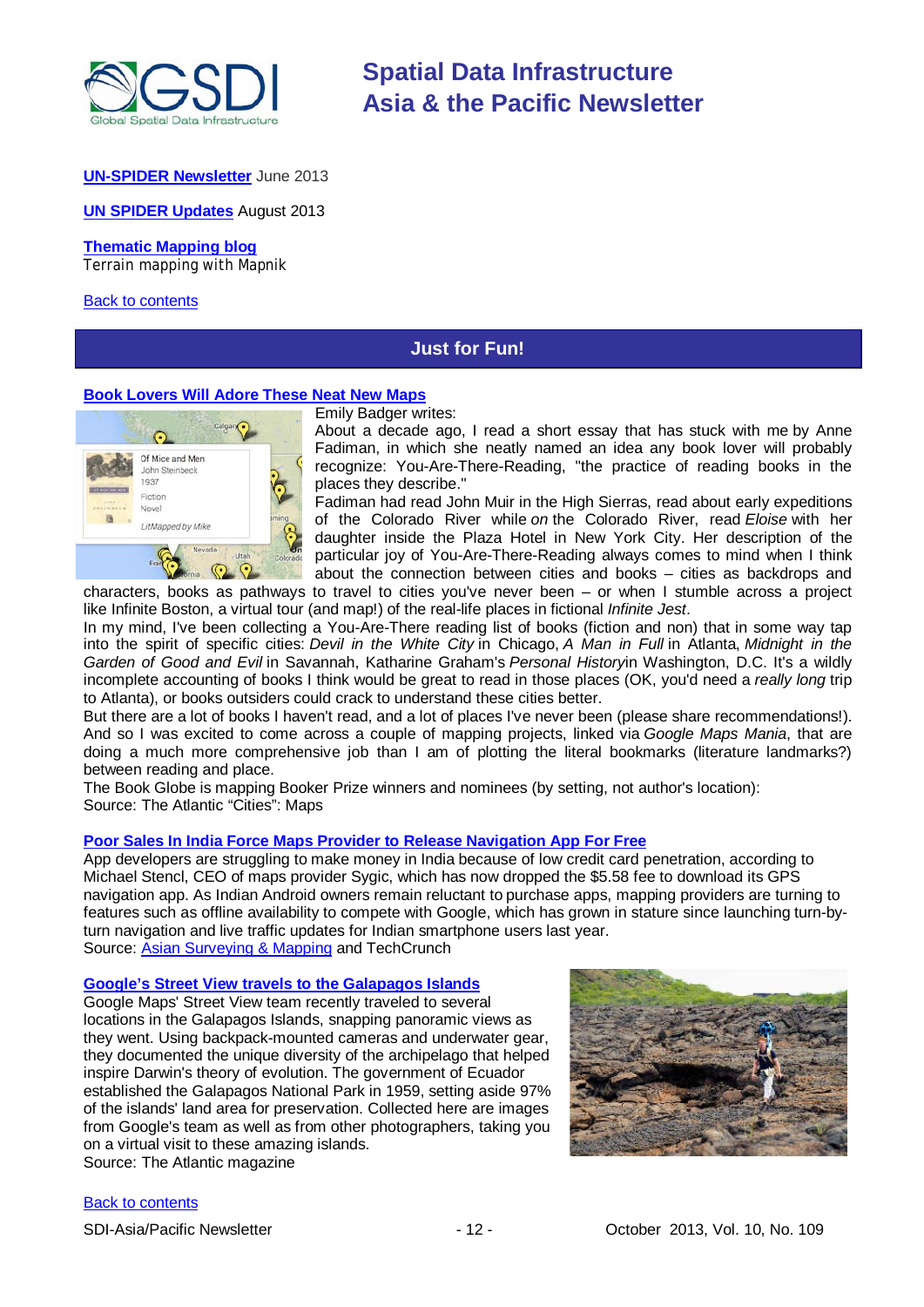

# **Training Opportunities**

### <span id="page-12-0"></span>**Call for participation: 2014 MyCOE / SERVIR Initiative in Southeast Asia for Undergraduate and Graduate Students**

### **DEADLINE NOVEMBER 3, 2013**

The MyCOE / SERVIR Initiative in Southeast Asia is an 7-month fellowship program for undergraduate and graduate students in eligible countries\* who are currently enrolled in any field at an institution of higher education in an eligible country. Students will propose to work with their own mentors/advisors on research ideas and plans that address themes of *Climate Change, Sustainable Landscapes and/or* 

*Watersheds* using geographic technologies. Students are invited to propose a research project and will be competitively selected on the basis of their long-term potential to contribute to these topics in the region. Proposals must also include an outreach component to share results with local communities, stakeholders, decision-makers and/or youth in the area.

The MyCOE / SERVIR program will provide students with customized capacity training in GIS, remote sensing, GPS, and/or spatial techniques to help them enrich their research. They will also receive professional development, have access to additional mentoring by international experts and engage in an online community with other fellows. Interested students must apply with a mentor who is willing to work closely with them throughout the duration of the program and attend the 10-day workshop hosted at the US Agency for International Development Regional Development Mission for Asia (RDMA) in Bangkok, Thailand in January 2014. The program provides travel support and research stipends for both students and their mentors. Please see full application instruction[s online.](http://www.aag.org/mycoe.servir/southeastasia)

#### **The official language for this initiative is English.**

#### *\*Eligible Countries: Thailand, Cambodia, Vietnam, Burma, Laos*

*Please note that to be eligible, all participants must be citizens of one of the eligible countries AND also be studying (students) or working (mentors) and residing in the same or another of the eligible countries. [For more information.](http://www.aag.org/mycoe.servir/southeastasia) [Inquiries](mailto:mycoe@aag.org)*

#### **[10th International Society for Photogrammetry and Remote Sensing \(ISPRS\) Student Consortium & WG](http://www.rcmrd.org/index.php/isprs)  [VI/5 Summer School](http://www.rcmrd.org/index.php/isprs)**

Theme: Geospatial Science for Monitoring of Environment for Sustainable Development 29 October - 2 November Addis Ababa, Ethiopia **[Online registration](http://www.rcmrd.org/index.php/10th-isprs-student-consortium/register-now)**.

With the main theme "Geospatial Science for Monitoring of Environment for Sustainable Development," the conference will bring together researchers, policy makers, and practitioners from developed and developing countries to share insights into the challenges and opportunities of geospatial science & technology and application in solving these world challenges. The event will showcase cutting-edge research from around the world, focusing on themes of equity and risk, learning, capacity building, methodology, and possibly investment approaches in geospatial applications. It will explore practical adaptation policies and approaches, and share strategies for decision making from the international to the local scale.

#### **Event topics:**

Change Detection Food Security Agriculture Monitoring Land Cover/Use Disasters Monitoring

All courses, except the technical trip and social events, include class lectures and discussions. Some of the courses will also offer practical instrument operations and lab exercises. Detail program and schedules will be published on the web site.

#### **Important Dates**

Online Registration Closes: 10th September 2013 Fee Transfer/ Participation Confirmation: 30th September 2013 Registration at Venue/ Accommodation: 28th October 2013 Technical Visit: 1st November 2013

#### **Fees:**

All Students: 100 US Dollars ISPRS SC Members: 90 US Dollars Above 35 years: 120 US Dollars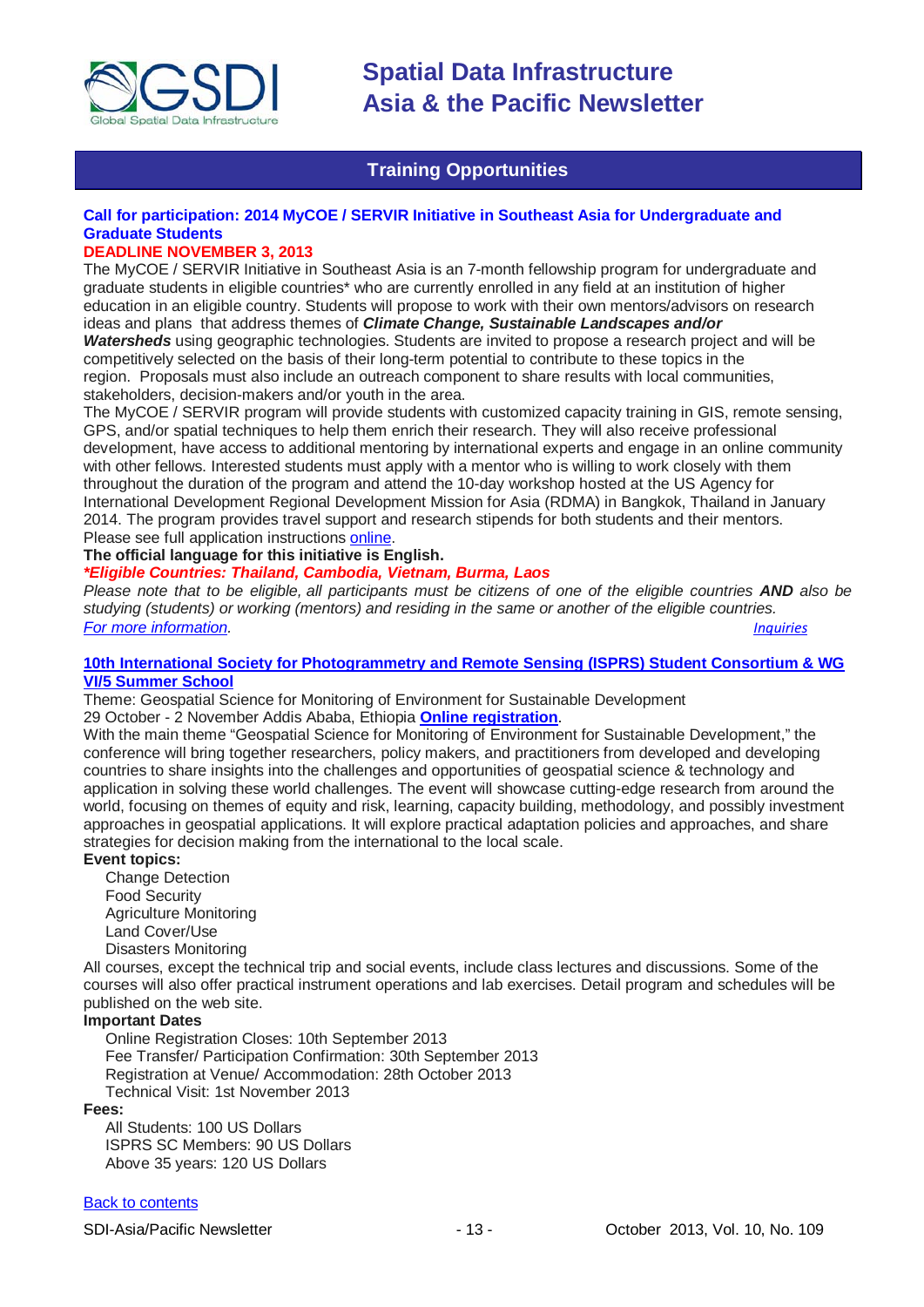

Limited scholarships for participation at the ISPRS Summer School are available for undergraduate students from Eastern African Universities

#### **Free webinar recording: [Open Source Software in Commercial GIS Sofware Applications](https://attendee.gotowebinar.com/recording/4624270281082676480)** *Presenter: Michael Rosen, LizardTech Seattle, WA US, Held July 26, 2013*

### **[PennState EDU Introduces Maps and the Geospatial](http://blog.gisuser.com/2013/07/16/pennstate-edu-introduces-maps-and-the-geospatial-revolution-online-training/) Revolution Online Training**

An amazing new effort from Penn State (PSU) kicks off this week in the form of a massive, online EDU offering – enter Maps and the Geospatial Revolution. In just 6-9 hours a week, students can enjoy this online offering and learn how advances in geospatial technology and analytical methods have changed how we do everything, and discover how to make maps and analyze geographic patterns using the latest tools. The course is led by PSU instructor, Anthony Robinson. Geospatial Gurus may find the course a little simple but anyone else is encouraged to take part. [See the course program.](https://www.coursera.org/course/maps)

Thanks to GISUser blog AND **[Meet the Man Who Wants to Teach the World to Make Maps](#page-11-0)** above

#### **[UNIGIS distance learning MSc -](http://acagisc.blogspot.com/2013/06/unigis-distance-learning-msc.html) registration open for fall 2013**

Interested students and professionals from Central Asia will again have the opportunity to enhance their qualifications and to improve their career prospects: the UNIGIS MSc in 'Geographic Information Science & Systems' as well as the 'UNIGIS professional' certificate are offered via online distance learning to active professionals and graduates aiming at making GIS and Geoinformatics the basis for their current and future jobs.

The globally recognized UNIGIS qualifications are offered in Central Asia in a cooperation between the University of Salzburg's Z GIS competence centre and the Austria-Central Asia Centre for GIScience -ACA\*GIScience. Degrees and certificates are awarded from the University of Salzburg, Austria. The UNIGIS study programmes for Central Asia are based on English language online materials with support from instructors in local languages.

Registration now is open for the fall 2013 intake of students, starting in October. [Enquiries](mailto:unigis@aca-giscience.org) and a brochure for Central Asian students is [available online.](https://docs.google.com/file/d/0B1W9laE7MF3yNjZjMzM0NGItOGU1Ni00ODRkLTgwMTEtOTRjYTUxMWU5MTdi/edit?pli=1&hl=en)

#### **[Arizona State University](http://www.amerisurv.com/content/view/11050/153/) GIS Lab**

A good place to get a sense of where the geographic information system (GIS) field is headed is Lattie F. Coor Hall at Arizona State University in Tempe, Ariz. That's the home of the 30-credit-hour Masters of Advanced Study in GIS (MAS-GIS) Program within ASU's School of Geographical Sciences and Urban Planning. Here, students are exposed to not only the latest GIS concepts but also ever-evolving technologies. Source: The American Surveyor

#### **[Free Webinars on Solving Data Challenges](http://www.safe.com/learning/webinars/)**

Sign up for future webinars and view past recorded webinars

### **[Course Spotlight: Master of Spatial Information Science](http://themelbourneengineer.eng.unimelb.edu.au/2012/02/course-spotlight-master-of-spatial-information-science/)**

The University of Melbourne [Course Spotlight: Master of Spatial Information Science](http://themelbourneengineer.eng.unimelb.edu.au/2012/02/course-spotlight-master-of-spatial-information-science/)

Spatial information is an essential and indispensable part of any economy's infrastructure. It is needed in all walks of life and on many scales, with applications in land tenure systems, environmental modelling, food production, disaster management, climate change modelling, engineering, architecture and urban planning. Current industry shortfalls in spatial information practitioners combined with a growing demand in Australia and internationally, ensure graduates a range of well-paid job opportunities.

Find out more about the [Master of Spatial Information Science,](http://www.msi.unimelb.edu.au/study/graduate/master-of-spatial-information-science/) as well as our [scholarship opportunities.](http://www.eng.unimelb.edu.au/study/graduate/scholarships.html)

#### <span id="page-13-0"></span>[Back to contents](#page-0-0)

# **Funding Opportunities, Awards, Grants**

#### **[2013 International Data Rescue Award in the Geosciences](http://researchdata.elsevier.com/datachallenge)**

**The final submission deadline is October 10, 2013.**

[IEDA \(Integrated Earth Data Applications\)](http://www.iedadata.org/) and [Elsevier Research Data Services](http://researchdata.elsevier.com/) are organizing an International Data Rescue Award in the Geosciences.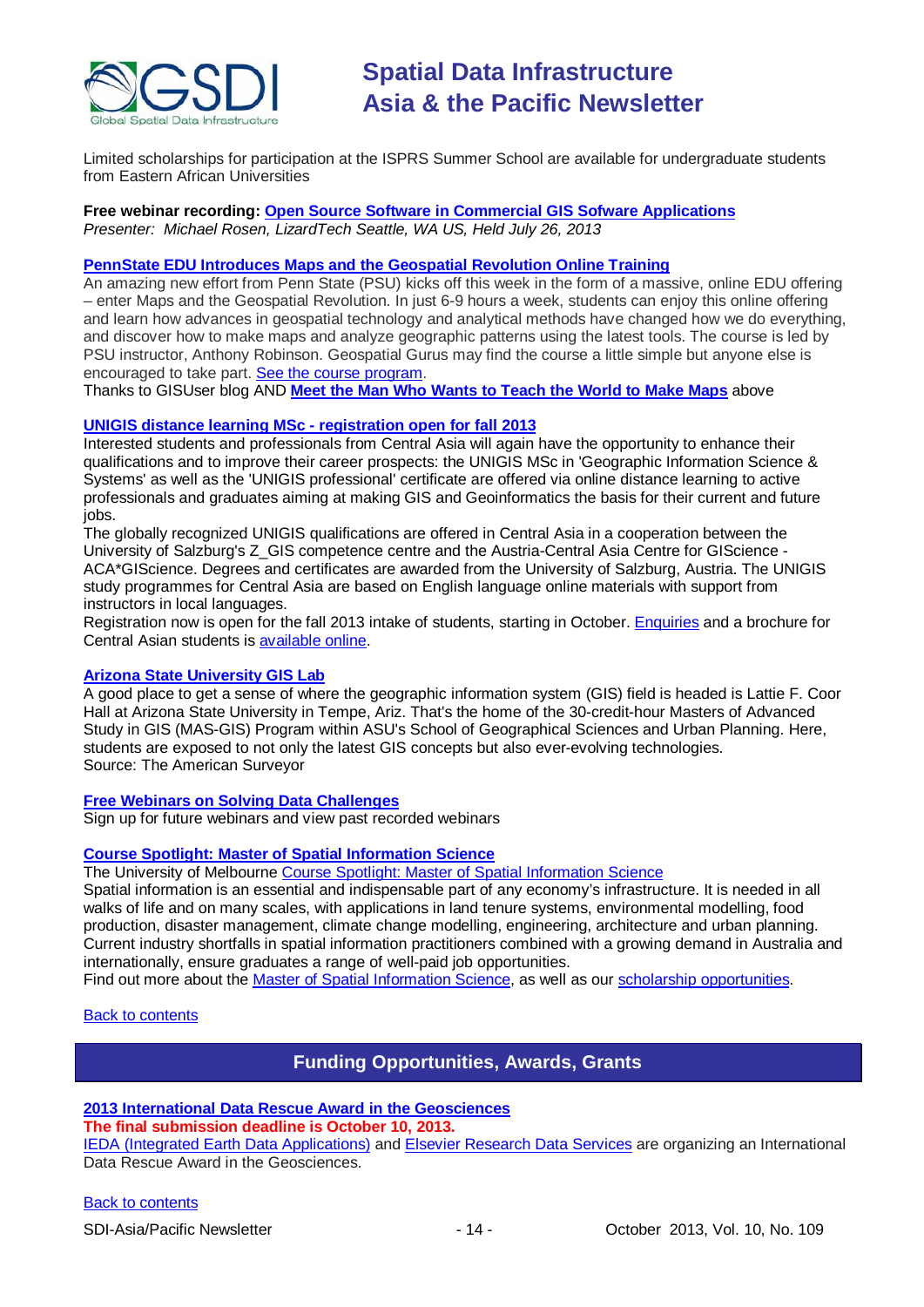

Members of the international geosciences community who have worked on efforts that advance preservation and access of research data, particularly dark data, are invited to share their work and the varied ways that these data are being processed, stored, and used.

In establishing the Data Rescue Award, IEDA and Elsevier Research Data Services hope to showcase the breadth, depth and diversity of existing initiatives for disclosing research data within the geosciences, and encourage new developments in this direction. As a side effect, they hope to encourage the establishment of a multi-disciplinary community across all areas of the geosciences to discuss the multitude of tools and methods that are being developed to rescue data from oblivion, and stimulate the sharing of knowledge, tools and standards pertaining to make research data re-usable across various earth and environmental sciences domains.

Details of the judging criteria and a link to a submission template can be found on the Data Rescue Award [website.](http://research.elsevier.com/datachallenge/)

For more information, please contact one of the two organizers: [Anita de Waard,](mailto:a.dewaard@elsevier.com) VP Research Data Collaborations, Elsevier Research Data Services [Kerstin Lehnert,](mailto:lehnert@ldeo.columbia.edu) Director, Integrated Earth Data Applications

#### **[Singapore Government launches app competition](http://www.futuregov.asia/articles/2013/apr/03/singapore-government-launches-app-competition/)**

The Singapore Government announced the launch of [Apps4SG,](http://www.data.gov.sg/apps4sg/) an app development competition promoting the use of government data in developing innovative applications. **The Competition is open to all Singapore residents**.

To be eligible for the competition, a developer must create either a mobile or web-based application featuring the use of at least one government dataset.

The government is offering three attractive cash prizes to winners - the first prize is SG\$10,000, the second SG\$5000, and the third SG\$3000. In addition, all apps will be eligible for consideration to receive seed funding. The government will provide free cloud services to each participating team.

Participants are encouraged to participate in hackathons to get a headstart in conceptualizing ideas and prototypes. Apps that are developed from these hackathons can be submitted to Apps4SG.

Health Up! - May 2013

Environment Up! - April 2013

Apps4SG Hackathon - June 2013

Workshops on app development and government data will be organized for participants to attend. Register your interest with us and be kept informed! [http://www.data.gov.sg/apps4sg/reg.aspx](https://owa.unimelb.edu.au/owa/redir.aspx?C=SzHNAl626ki9PiQZsK0eOSMT6H7CBtAI1q5ZvdwYeK6fo1dS_t5_M86QLVJxctM5SbXJkOBBAIY.&URL=http%3a%2f%2fwww.data.gov.sg%2fapps4sg%2freg.aspx) **Submission deadline: October 1, 2013.**

### **[Singapore government introduces geospatial scholarship](http://www.channelnewsasia.com/news/singapore/government-introduces/763842.html)**

The Singapore government has introduced the government on Friday introduced the Singapore Geospatial Scholarship, the first of its kind in the island nation. Senior Minister of State for Law and Education, Indranee Rajah, made the announcement on Friday last week. Rajah said the scholarship would be jointly conferred by several public agencies, and will meet the increasing demand for geospatial professionals for the industry. The scholarship is for undergraduate and postgraduate studies. More information is expected to be release later in the year. Ms Indranee noted that Geospatial Information Systems and Technology (GIST) touches many aspects of daily life, such as getting road directions on the smart phone, and providing live traffic condition updates. It is also used in monitoring dengue clusters, and managing issues such as climate change and disaster response

Channel NewsAsia

#### **[Ideas Challenge](http://www.gmes-masters.com/ideas-challenge)**

The Ideas Challenge is at the core of the GMES Masters competition. It invites students, entrepreneurs, start-up companies and SMEs to submit their ideas for an innovative commercial use of GMES to a secure online database on the GMES Masters website. The best idea for a commercially viable business idea using GMES data will be rewarded. The winner will be rewarded with a cash prize of EUR 10,000 as well as the chance to get his idea further developed in one of the six ESA Business Incubation Centres (BICs). The incubation package has a value of up to EUR 60,000.

#### **[ESA App Challenge](http://www.gmes-masters.com/esa-app-challenge)**

The European Space Agency (ESA) will award the ESA App Challenge to the best application idea for the usage of GMES on mobile phones. Proposals shall address one or more GMES main thematic areas (land, marine environment, atmosphere, climate change, emergency management). ESA is looking for ideas that can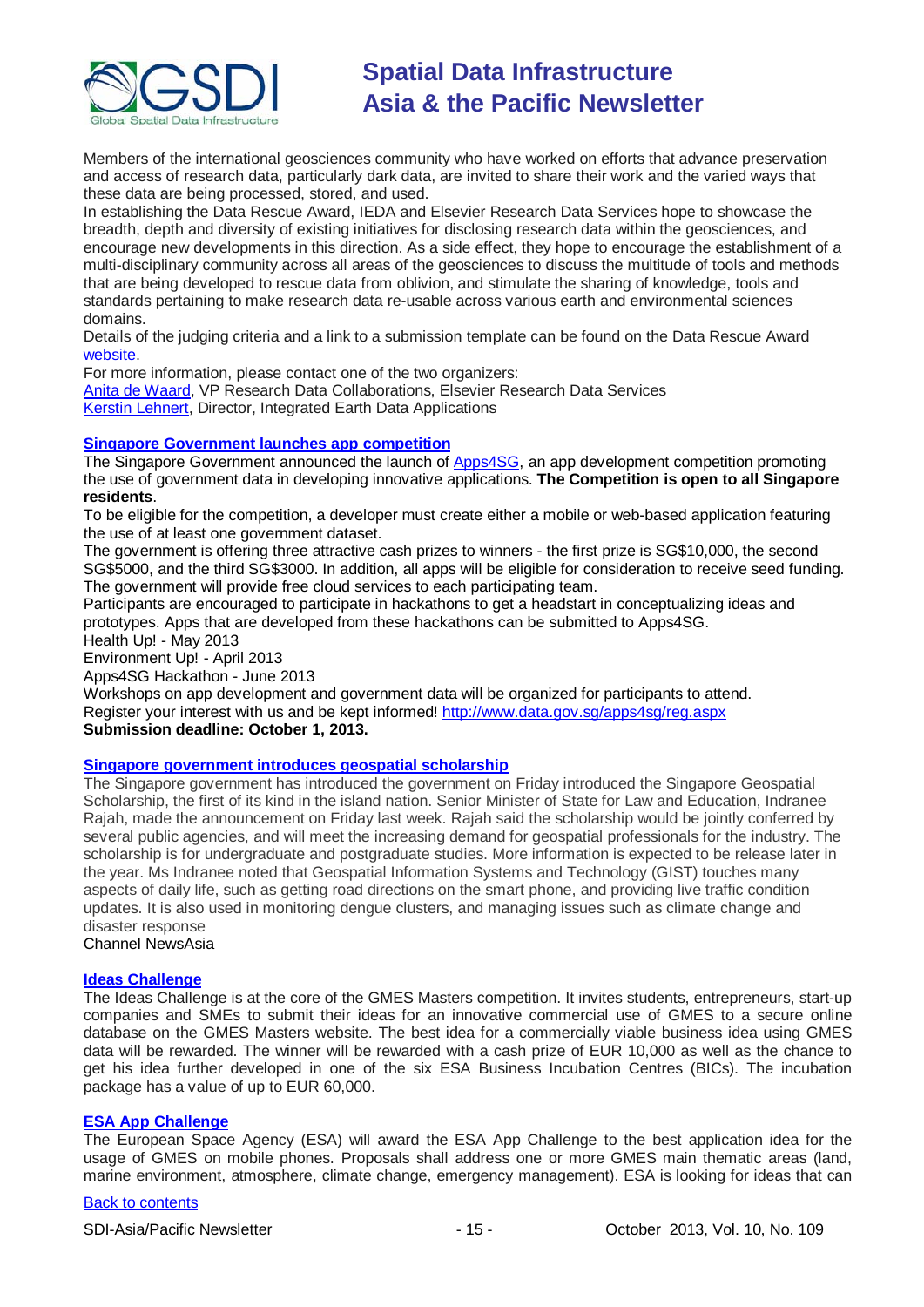

be implemented quickly into a profitable business. The application should consist of a base app containing info and news on GMES, as well as one or more specific content modules that provide relevant location-based data to users in real time. The winner will be considered for support by one of the six European Space Agency's Business Incubation Centres (ESA BICs) across Europe (value up to EUR 60,000).

#### **[European Space Imaging High-Res Challenge](http://www.gmes-masters.com/european-space-0)**

European Space Imaging (EUSI) is Europe's leading provider of Very High-Resolution (VHR) satellite data. EUSI will award the best application idea using the most advanced VHR satellite data. Application ideas which are easily implementable, sustainable, cut costs and create efficiencies are of high interest. Participants are required to submit detailed application ideas including business concepts. The winner will be awarded a data package of EUSI satellite data worth up to EUR 20,000 for use in further developing the winning application.

#### **[DLR Environmental Challenge](http://www.gmes-masters.com/dlr-environmental)**

DLR is looking for new applications in Earth observation, especially proposals addressing the mapping of the environment and climate. Ideas for using Earth observation to manage sustainable supplies of energy are also welcome. In addition to any kind of non-satellite geoinformation, proposals should be based on existing or imminent Earth observation satellite data that is available either for free or under commercial terms. The product or service generated from the idea should support either professionals from organisations and companies in environmental assessment, or the general public and consumer-oriented markets. Both regional and global applications and services are possible. Innovative ways to link the service with users are especially encouraged. The ideas should also describe a realistic scenario for their implementation involving either the general public or commercial benefits. The winner(s) will receive a voucher for a workshop or initial coaching according to what further realisation of the idea requires.

#### **[Best Service Challenge](http://www.gmes-masters.com/best-service)**

The Best Service Challenge invites service providers to upload profiles of their existing services within the main thematic areas of GMES to the GMES Masters competition website. The Best Service Challenge aims at increasing the awareness of existing Earth Monitoring Services and their benefits to European citizens. The winner of the Best Service Challenge will benefit from a substantial satellite data quota made available with financial support by the European Commission.

### **[T-Systems Cloud Computing Challenge](http://www.gmes-masters.com/t-systems-cloud)**

T-Systems will award the prize for its Cloud Computing Challenge to the best GMES application or service idea that will make use of the cloud computing model Infrastructure-as-a-Service (IaaS) to provide Earth observation data on demand via user-oriented web portal or mobile devices. T-Systems will assist the winner in getting the awarded project off the ground. They will support the winner to realise an innovation project, which could lead to a long-term partnership.

#### **[Challenge to spur the geospatial industry](http://geospatialworld.net/index.php?option=com_content&view=article&id=23850:challenge-to-spur-the-geospatial-industry&catid=75:miscellaneous-events)**

The Singapore Land Authority has launched OneMap Challenge that seeks to promote the development of innovative map-based desktop and mobile applications by businesses and the community.

The OneMap Challenge provides a platform for application developers to showcase their creativity through the apps they develop to an increasingly tech-savvy population and enterprises, including those represented by the Association of Small and Medium Enterprises (ASME) which is one of the competition promotion partners. The Challenge also aims to facilitate collaborations between potential business partners for creating location-based apps that are useful for business enterprises and the general community.

With two top prizes of \$20,000 cash each and other attractive prizes up for grabs, the OneMap Challenge is divided into two categories – Web Applications for applications that run on web browsers and Mobile Applications for those that run on smart phones, tablets and other portable devices.

Visit <http://www.sla.gov.sg/OneMapChallenge> to learn more about OneMap Challenge and check out the OneMap Facebook page at [www.facebook.com/OneMap.](http://www.facebook.com/OneMap)

Source: Geospatial World and [SLA press release](http://www.sla.gov.sg/htm/new/new2012/new0401.htm)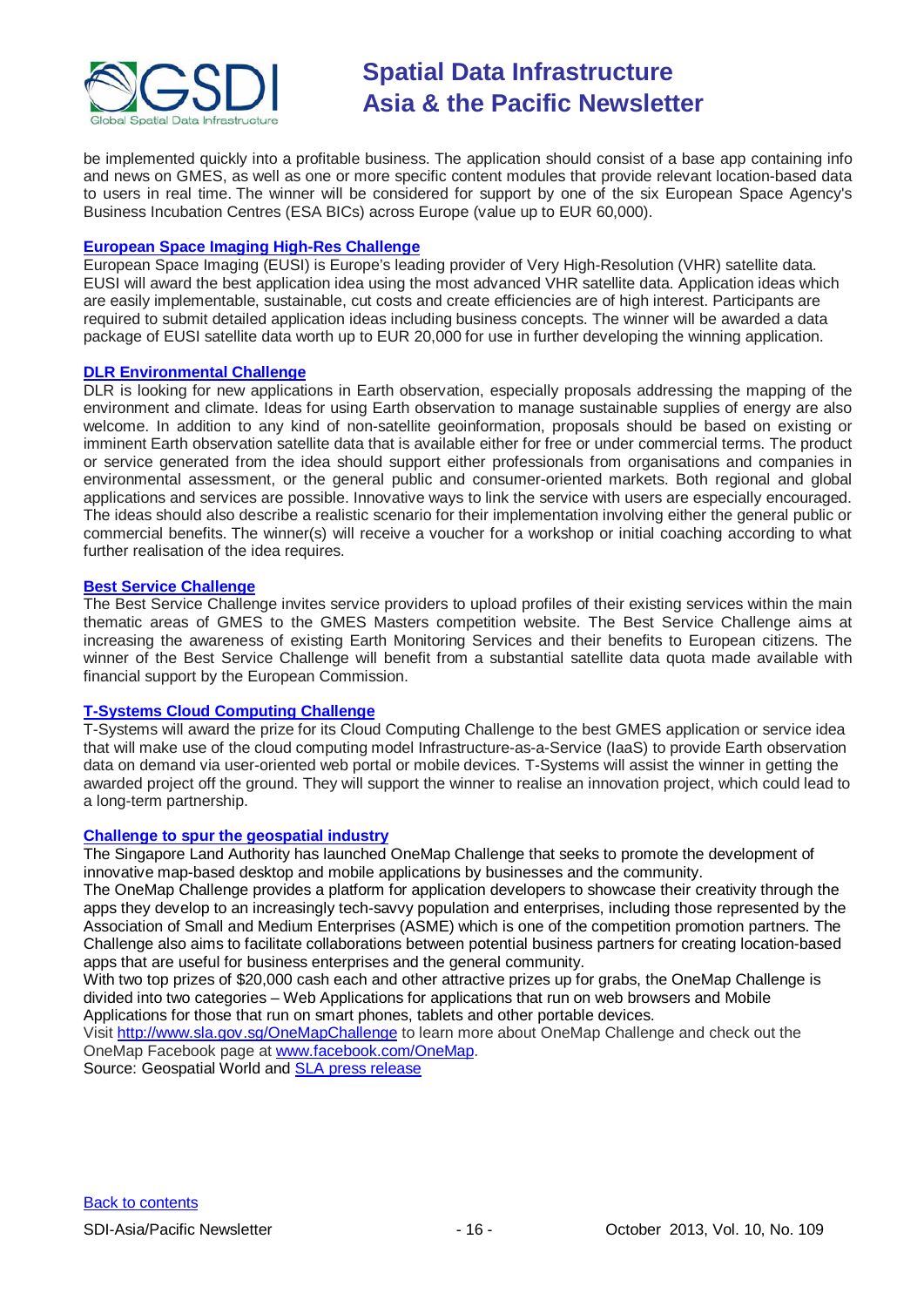

# **Employment Opportunities**

<span id="page-16-0"></span>**New career resource** (now in its second month) at **[GeoJobsBIZ](http://geojobs.biz/)**. There's been about 200 opportunities listed and the growth has been steady in visits and users. If you need to recruit Geo/Tech talent hopefully you'll give it a shot and those of you simply browsing for a new gig so you can tell the boss to go take a hike perhaps there's something here for you. Good luck!

#### **GIS Job Board Launches New Website: [www.gisjobboard.com](http://www.gisjobboard.com/)**

New Site Provides Employers and Job Seekers Tools to Post and Search Jobs and Resumes in the GIS and Geospatial Disciplines

GIS Job Board has launched a new website specifically dedicated to GIS and other geospatial disciplines. The new site makes it simple for employers and job seekers to post and search for jobs and resumes. The site was created to serve the growing needs of the GIS community and help with recruiting and job seeking efforts. Visitors also have the option to view the site in a different language if they choose, making it easier for them to have access to the content

Registered users can receive jobs or resumes by email. They can also flag jobs and resumes as well as save searches, setup resume alerts, and save resumes and jobs. Users have the capability of private messaging other users in case they ever want to communicate with someone.

For more information about GIS Job Board, please visit their website at **[www.gisjobboard.com](http://www.gisjobboard.com/)**

<span id="page-16-1"></span>[Back to contents](#page-0-0)

# **Conference Proceedings**

### **[2013 Esri International User Conference Paper Sessions](http://proceedings.esri.com/library/userconf/proc13/index.html)**

**[International Symposium on Land Cover Mapping for the African Continent](http://data.ess.tsinghua.edu.cn/ISLandCoverAfrica.html)** - June 25-27, 2013.

#### **[Proceedings: GMES & Africa Water Resources Management Workshop, May 14-15, 2013, Abuja, Nigeria](http://capacity4dev.ec.europa.eu/africa-eu-part.gmes/minisite/water-resources-management-workshop-14-15-may-2013-abuja-nigeria)**

The "GMES and Africa" process was launched by the Maputo Declaration, signed on 15 October 2006. The initiative aims to strengthen and further develop infrastructure for a more coherent exploitation of Earth Observation data (space and in-situ), technologies and services in support of the environmental policies for sustainable development in Africa and ACP countries.

The GMES & Africa Water Resources Management Workshop (the 2nd GMES & Africa workshop) was organized through the BRAGMA FP7 project and was co-financed by the European Union in the framework of



the joint Africa-EU Strategy and by the host organisation NASRDA. It was attended by over 60 participants from over 30 African countries and included representatives of the AUC, AMCOW, ECOWAS, EAC, CEMAC and NEPAD. The Workshop was furthermore attended by representatives from the EU and EU financed supporting

projects in Africa and the European Space Agency. The background of the African technical representatives, as proposed by the AUC, was very broad and ranged from members of various (trans-boundary) water resources implementation organizations to members from various national universities, as well as the NASRDA, which also acted as the Workshop local organizing committee.

See: [Report on the 2nd GMES and Africa Workshop on Water Resources Management](http://capacity4dev.ec.europa.eu/sites/default/files/file/23/05/2013_-_1210/report_on_the_2nd_gmes_and_africa_workshop_on_wrm.pdf) (PDF) **Note:** a 3rd [GMES & Africa workshop focusing on Long Term Management of Natural Resources](http://capacity4dev.ec.europa.eu/africa-eu-part.gmes/minisite/3-long-term-management-natural-resources-workshop) will be held June 25-26, 2013, in Sharm el-Sheikh, Egypt.

#### **[Australia: AURIN Training Update](http://blogs.unimelb.edu.au/aurinands/2013/05/13/aurin-training-update/)**

Between the 1st and 3rd of May over 35 participants representing 15 partners agencies took part in a training and information session on the [Australian Urban Research Infrastructure Network](http://aurin.org.au/) (AURIN) [portal](https://apps.aurin.org.au/gate/index.html) and demonstrator projects conducted as part of the North West Melbourne Data Integration Project. This project has been delivered through the Centre for Spatial Data Infrastructures and Land Administration and jointly funded by the Australian National Data Service (ANDS) and AURIN.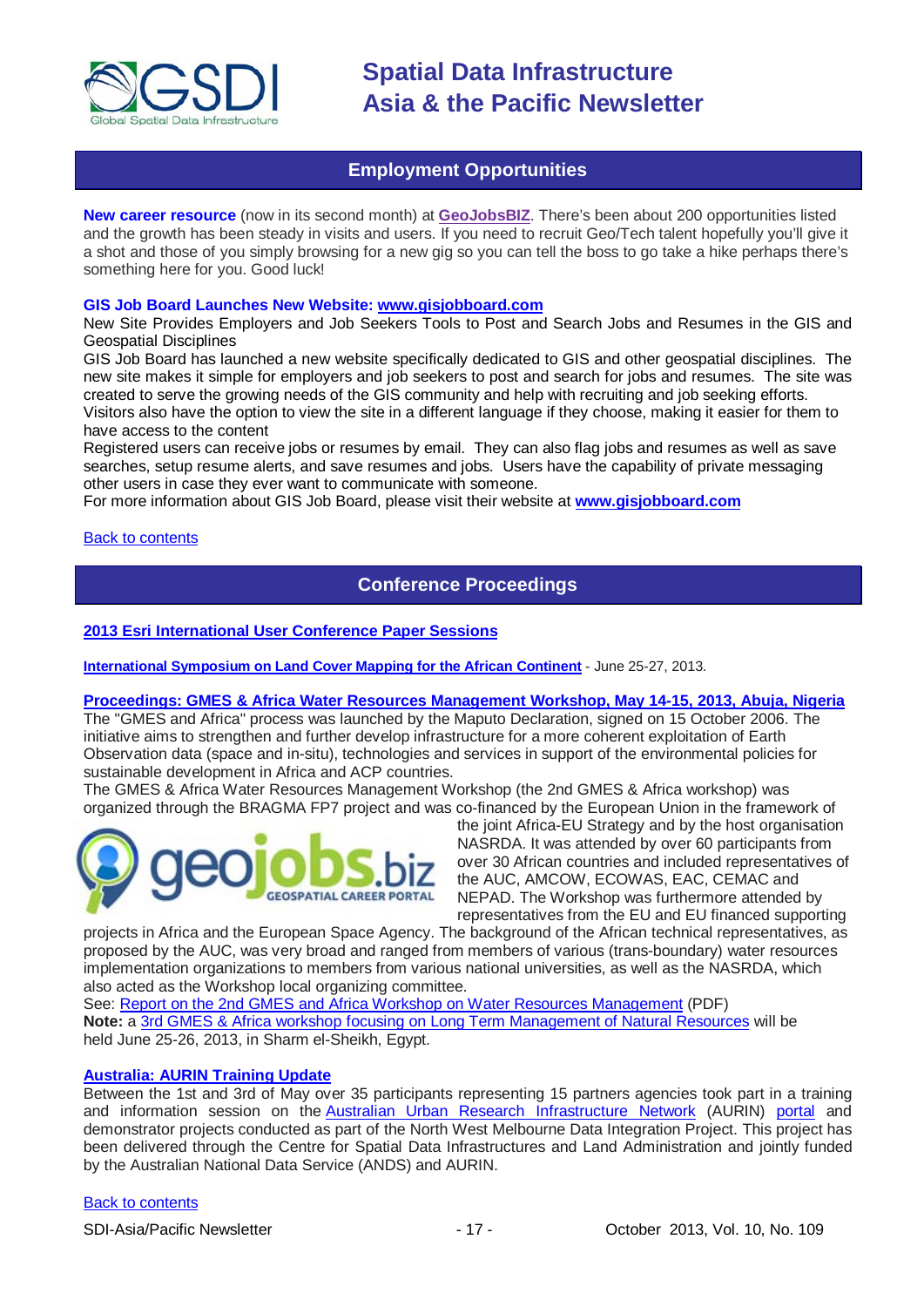

Click [here](http://vimeo.com/62744887) to view the latest Demonstrator video, showcasing the latest eTools and data available through the AURIN Portal.

#### <span id="page-17-0"></span>**[Back to contents](#page-0-0)**

# **Conferences, Events**

For upcoming events of global or major international interest, please visit the [upcoming conference list o](http://gsdi.org/events/upcnf.asp)n the GSDI website – as this conference list will be reserved for conferences within or with specific interest to the Asia Pacific Region.

### **The editors welcome news of conferences & events from the newsletter subscribers**

#### **[Call for Expression of Interest to host AARSE 2014 and future Conferences](http://lists.gsdi.org/pipermail/sdi-africa/2010-November/001135.html)**

Call for Expression of Interest to host the 10th biennial International Conference of the African Association of Remote Sensing of the Environment (AARSE) in October 2014 and future Conferences.

| <b>Date</b>                    | <b>Location</b>                             | <b>Event</b>                                                                                                                                                                                                                                                                                                                                                                                                                                                                                                                                                                                                                                                                                                                                                                                                                                                                                                                                                                                                                                                                                                                                                                                                                                                                                                           |
|--------------------------------|---------------------------------------------|------------------------------------------------------------------------------------------------------------------------------------------------------------------------------------------------------------------------------------------------------------------------------------------------------------------------------------------------------------------------------------------------------------------------------------------------------------------------------------------------------------------------------------------------------------------------------------------------------------------------------------------------------------------------------------------------------------------------------------------------------------------------------------------------------------------------------------------------------------------------------------------------------------------------------------------------------------------------------------------------------------------------------------------------------------------------------------------------------------------------------------------------------------------------------------------------------------------------------------------------------------------------------------------------------------------------|
| October 2013                   |                                             |                                                                                                                                                                                                                                                                                                                                                                                                                                                                                                                                                                                                                                                                                                                                                                                                                                                                                                                                                                                                                                                                                                                                                                                                                                                                                                                        |
| 8-10 October                   | Ankara, Turkey                              | <b>APSCO 5th International Symposium on Satellite Remote</b><br><b>Sensing (RS) and Geographic Information System (GIS)</b><br><b>Development in the Asia-Pacific Region</b><br>Abstract deadline: July 15th, 2013.                                                                                                                                                                                                                                                                                                                                                                                                                                                                                                                                                                                                                                                                                                                                                                                                                                                                                                                                                                                                                                                                                                    |
| $15 - 17$ October              | Coombe Abbey,<br>Warwickshire,<br><b>UK</b> | 1st call for papers for the <b>9th International Workshop of the</b><br><b>EARSeL Special Interest Group (SIG) on Forest Fires.</b> The<br>workshop is organised by the University of Leicester with support<br>from the Laboratory of Forest Management and Remote Sensing,<br>Faculty of Forestry and Natural Environment, Aristotle University of<br>Thessaloniki.<br>Contact<br><b>EXTENDED deadline for abstract submission is 15 April 2013.</b>                                                                                                                                                                                                                                                                                                                                                                                                                                                                                                                                                                                                                                                                                                                                                                                                                                                                 |
| 20-24 October<br>25-30 October | Bali, Indonesia                             | 34th Asian Conference on Remote Sensing 2013<br>9th ISPRS Student Consortium and WG VI/5 Summer School                                                                                                                                                                                                                                                                                                                                                                                                                                                                                                                                                                                                                                                                                                                                                                                                                                                                                                                                                                                                                                                                                                                                                                                                                 |
| 23-25 October                  | Beijing, China                              | <b>United Nations International Conference on Space-based</b><br><b>Technologies for Disaster Management - "Disaster risk</b><br>identification and response".<br>Please submit your application for participation online until 10<br>August 2013.<br>In the context of the Conference the International Training<br>Programme "Flood Risk Mapping, Modelling and Assessment using<br>Space technology" will be organised for 25 participants of the<br>conference.<br>The organisers will be able to provide financial support to a limited<br>number of participants. Only participants/experts representing a<br>country and/or an organisation engaged in developing a long-term<br>partnership with UN-SPIDER will be considered for the funding<br>support. Those who request funding support must express their<br>government's or organisation's intention to develop a work<br>programme with UN-SPIDER in the coming years. The support will<br>defray the cost of travel (round-trip ticket - most economic fare -<br>between the airport of international departure in their country of<br>residence and Beijing) and/or room and board expenses during the<br>duration of the event.<br>If you have further questions about the conference, contact Mr.<br>Shirish Ravan, Telephone: (+86) (10) 6353 3527 |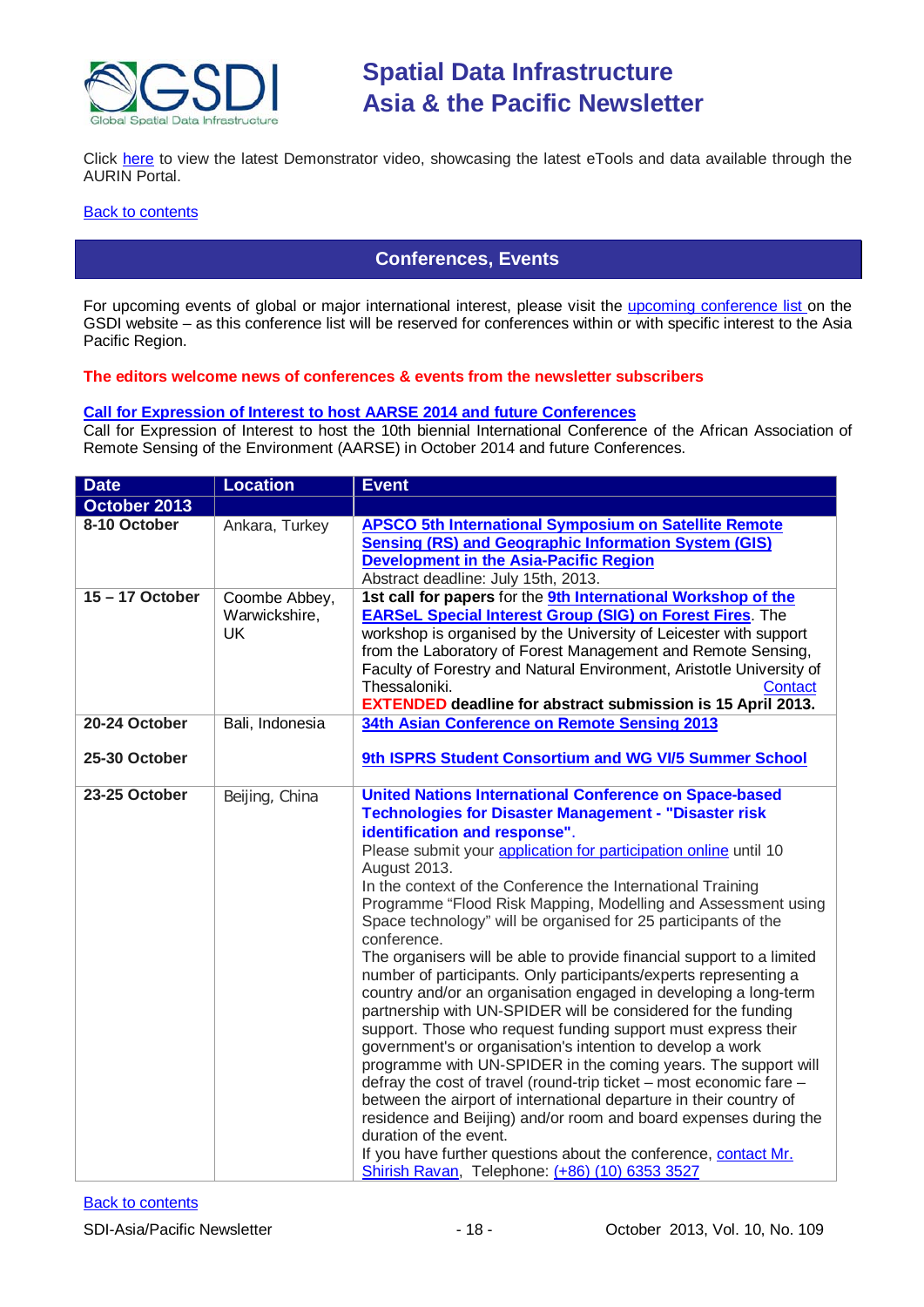

|                                    |                              | For specific questions related to the registration process contact                                                       |
|------------------------------------|------------------------------|--------------------------------------------------------------------------------------------------------------------------|
| 28 - 30 October                    | Tehran, Iran                 | Ms. Liu Jing, Telephone: (+86) (10) 6353 3527<br>2nd Meeting of the Regional Committee of United Nations                 |
|                                    |                              | <b>Global Geospatial Information Management for Asia and the</b>                                                         |
|                                    |                              | Pacific (UN-GGIM-AP)                                                                                                     |
|                                    |                              | Theme: NGIA's roles in successful disaster response                                                                      |
|                                    |                              | The 2 <sup>nd</sup> Plenary Meeting of the Regional Committee of United                                                  |
|                                    |                              | Nations Global Geospatial Information Management for Asia and                                                            |
|                                    |                              | the Pacific (UN-GGIM-AP) is being hosted by the National                                                                 |
|                                    |                              | Cartographic Center of Iran under the theme of National Geospatial                                                       |
|                                    |                              | Information Authorities' (NGIAs') Roles in Successful Disaster                                                           |
|                                    |                              | Response.<br>The theme was chosen based on a common understanding and                                                    |
|                                    |                              | recognition that strengthening regional capacities for disaster                                                          |
|                                    |                              | response is critical as Asia and the Pacific region is the most                                                          |
|                                    |                              | disaster-prone region in the world. The intensity and frequency of                                                       |
|                                    |                              | natural disasters are likely to increase due to environmental                                                            |
|                                    |                              | degradation, population growth, urbanization and climate change.                                                         |
|                                    |                              | Considering such circumstances, it is very important for us to meet                                                      |
|                                    |                              | and discuss disaster response and develop strategies in a<br>coordinated manner.                                         |
|                                    |                              | In addition, global trends in the spatial web services will be                                                           |
|                                    |                              | discussed under the sub theme of The Latest of Spatial Web                                                               |
|                                    |                              | Services Provided by NGIAs. As the number of Spatial Web                                                                 |
|                                    |                              | Services by NGIAs is increasing in the region, the sharing of                                                            |
|                                    |                              | experiences and lessons learnt in this area is expected to be                                                            |
|                                    |                              | beneficial to all participants                                                                                           |
| 29-30 October<br>"NEW"             | Phuket, Thailand             | <b>Thailand - GEOS 2013: Geological and Earth Science</b>                                                                |
|                                    |                              |                                                                                                                          |
| <b>November</b>                    |                              |                                                                                                                          |
| 2013                               |                              |                                                                                                                          |
| 4-8 November                       | Addis Ababa,                 | <b>GSDI 14 and AfricaGIS 2013:</b>                                                                                       |
|                                    | Ethiopia                     | The GSDI Association, EIS-Africa, the International Geospatial                                                           |
| "UPDATED"                          |                              | Society, and the United Nations Economic Commission for Africa                                                           |
|                                    |                              | (UNECA) are pleased to announce a close partnership in offering<br>the joint GSDI 14 World Conference and AfricaGIS 2013 |
| <b>Program details</b><br>released |                              | Conference.                                                                                                              |
|                                    |                              | The theme of the conference is Spatially Enabling Africa in                                                              |
|                                    |                              | Support of Economic Development and Poverty Reduction.                                                                   |
|                                    |                              | <b>IMPORTANT DATES</b>                                                                                                   |
|                                    |                              | Deadline for Submission of Abstracts: 15 May 2013                                                                        |
|                                    |                              | Deadline for Submission of Full Papers for Refereed Outlets: 15<br>May 2013                                              |
|                                    |                              | Deadline for Submission of Full Papers for Non-refereed Outlet: 1                                                        |
|                                    |                              | Sept 2013                                                                                                                |
|                                    |                              | Deadline for Full Conference Registration Payment for All                                                                |
|                                    |                              | Presenters: 15 Sept 2013                                                                                                 |
| 13-16 November                     | Skopje, FYRoM                | International Conference on Spatial Data Infrastructures and<br><b>Spatial Information Management 2013</b>               |
|                                    |                              | e-mail                                                                                                                   |
| <b>December</b>                    |                              |                                                                                                                          |
| 2013                               |                              |                                                                                                                          |
| 2-5 December                       | Bellvue,                     | <b>Institute of Navigation (ION) Precise Time and Time Interval</b>                                                      |
|                                    | Washington,                  | <b>Meeting</b>                                                                                                           |
| 3-6 December                       | <b>USA</b><br>Hanoi, Vietnam | <b>Asia-Pacific Regional Space Agency Forum (APRSAF-20)</b>                                                              |